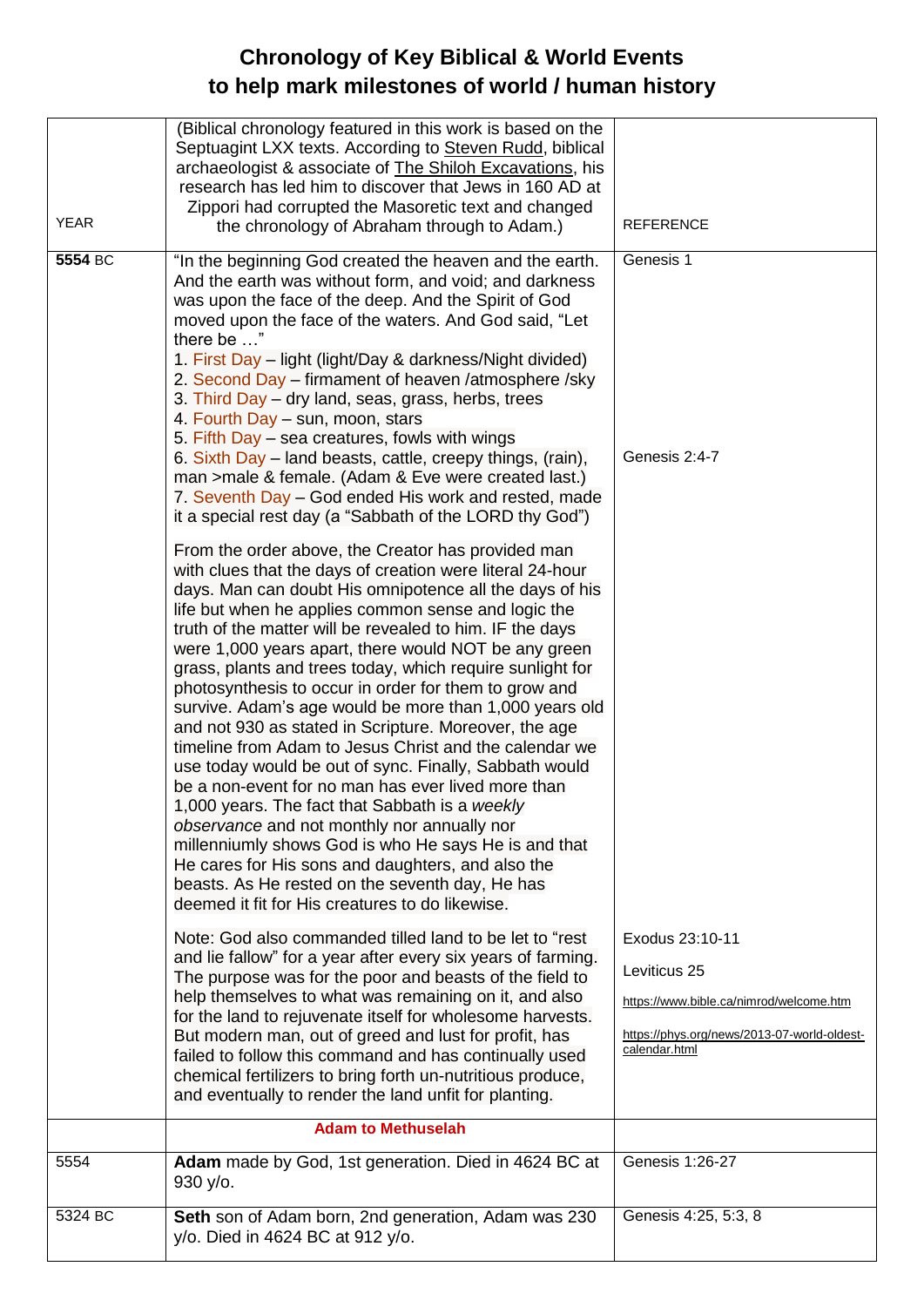| 5119 BC                                  | Enosh son of Seth born, 3rd generation, Seth was 205<br>y/o. Contemporary of his grandfather Adam of ^1st<br>generation. Died in 4214 BC at 905 y/o.                                                                                                                                                                                                                                     | Genesis 5:6, 11                                                                                               |
|------------------------------------------|------------------------------------------------------------------------------------------------------------------------------------------------------------------------------------------------------------------------------------------------------------------------------------------------------------------------------------------------------------------------------------------|---------------------------------------------------------------------------------------------------------------|
| 4924                                     | Cainan son of Enosh born, 4th generation, Enosh was<br>195 y/o. Contemporary of his great grandfather Adam of<br>^1st generation. Died in 4014 BC at 910 y/o.                                                                                                                                                                                                                            | Genesis 5:9, 14                                                                                               |
| 4759                                     | Mahalalel son of Cainan born, 5th generation, Cainan<br>was 166 y/o. Contemporary of his great2 grandfather<br>Adam of ^1st generation. Died in 3864 BC at 895 y/o.                                                                                                                                                                                                                      | Genesis 5:12, 17                                                                                              |
| 4624                                     | Adam died at 930 y/o                                                                                                                                                                                                                                                                                                                                                                     | Genesis 5:5                                                                                                   |
| 4594                                     | Jared son of Mahalalel born, 6th generation, Mahalalel<br>was 165 y/o. Contemporary of his great2 grandfather<br>Seth of ^2nd generation. Died in 4132 BC at 962 y/o.                                                                                                                                                                                                                    | Genesis 5:15, 20                                                                                              |
| 4432                                     | Enoch son of Jared born, 7th generation, Jared was 162<br>y/o. Contemporary of his great3 grandfather Seth of ^2nd<br>generation. Walked with God, first man to be taken up<br>alive to heaven by God in 4067 BC at 365 y/o.                                                                                                                                                             | Genesis 5:18, 24                                                                                              |
| 4267                                     | Methuselah son of Enoch born, 8th generation, Enoch<br>was 65 y/o. Contemporary of his great3 grandfather<br>Enosh of ^3rd generation. Died in 3298 BC at 969 y/o.                                                                                                                                                                                                                       | Genesis 5:21, 27                                                                                              |
| 4080                                     | Lamech son of Methuselah born, 9th generation,<br>Methuselah was 167 y/o. Contemporary of his great3<br>grandfather Cainan of ^4th generation. Died in 3303 BC<br>at 777 y/o.                                                                                                                                                                                                            | Genesis 5:25, 31                                                                                              |
| 4067                                     | Enoch taken up to heaven at 365 y/o. Walked with God,<br>first man to be taken up alive to heaven.                                                                                                                                                                                                                                                                                       | Genesis 5:24                                                                                                  |
|                                          | <b>Noah to the Flood</b>                                                                                                                                                                                                                                                                                                                                                                 |                                                                                                               |
| 3898                                     | Noah son of Lamech born, 10th generation, Lamech was   Genesis 5:28-29, 9:29<br>182 y/o. Contemporary of his great3 grandfather<br>Mahalalel of ^5th generation. Died in 2948 BC at 950 y/o                                                                                                                                                                                              |                                                                                                               |
|                                          | (During the period of 2,256 years from Creation until the<br>Flood in 3298 BC, it came to pass, man began to<br>multiply on the face of the earth, and daughters were<br>born unto them, And the sons of God saw the daughters<br>of man that they were fair; and they took them as wives.                                                                                               |                                                                                                               |
|                                          | There were also giants on earth in those days; and also<br>after that, when the sons of God came in unto the<br>daughters of man, and they bare children to them, the<br>same became mighty men which were of old, men of<br>renown. And God saw that the wickedness of man was<br>great on earth, and that every imagination of the<br>thoughts of his heart was only evil continually. | Genesis 6:1-18                                                                                                |
|                                          | And it repented God that he had made man on the earth,<br>and it grieved him. And God said, I will destroy man<br>whom I have created from the face of the earth; both<br>man, and beast, and the creeping thing, and the fowls of<br>the air. But Noah found grace in the eyes of God.)                                                                                                 |                                                                                                               |
| c.3500-550<br><b>BC</b><br>(c. dates are | (Mesopotamian /Sumer civilization), land between<br>Euphrates & Tigris rivers covering head of Persian Gulf,<br>parts of Iran, Syria, Turkey & modern-day Iraq & Kuwait                                                                                                                                                                                                                  | http://www.essential-humanities.net/history-<br>overview/world-history-timeline/<br>Human history - Wikipedia |
| approximates)                            | (Timeline shd take into consideration year of The Great Flood)                                                                                                                                                                                                                                                                                                                           |                                                                                                               |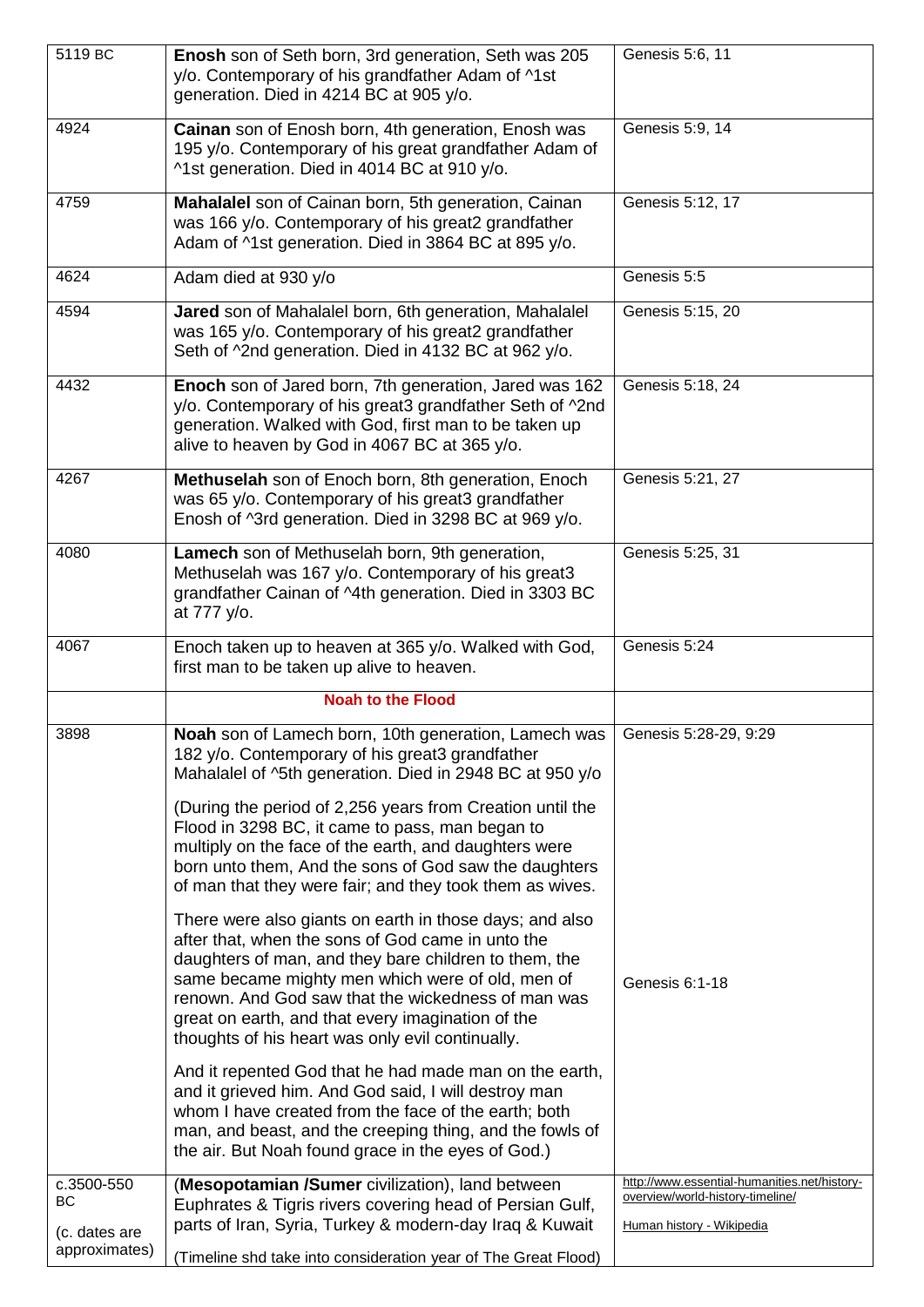| 3396 BC   | Shem 1 <sup>st</sup> son of Noah born, 11th generation, Noah was<br>502 y/o. Contemporary of his great grandfather<br>Methuselah of ^8th gen. Died in 2796 BC at 600 y/o.<br>(Progenitor of the Asiatic /Chinese tribe.)                                                                                                                                              | Genesis 5:36                                                                                                                                                                     |
|-----------|-----------------------------------------------------------------------------------------------------------------------------------------------------------------------------------------------------------------------------------------------------------------------------------------------------------------------------------------------------------------------|----------------------------------------------------------------------------------------------------------------------------------------------------------------------------------|
| 3394      | Ham $2^{nd}$ son of Noah born, 11th generation, Noah was<br>504 y/o. Contemporary of his great grandfather<br>Methuselah of ^8th gen. Apparently he was a man with<br>dark complexion. Unknown when died.                                                                                                                                                             | Genesis 5:36                                                                                                                                                                     |
|           | (Japheth $3^{rd}$ son of Noah w/ $2^{nd}$ wife Naamah bint<br>Lamech. Unknown when born. (Progenitor of 'white' tribe)                                                                                                                                                                                                                                                |                                                                                                                                                                                  |
| 3298      | Methuselah died at 969 y/o. Longest-lived man.<br>High Priest of God. God 'waited' until he passed away<br>before He brought on the Flood.                                                                                                                                                                                                                            | Genesis 5:27                                                                                                                                                                     |
| 3298      | THE GREAT FLOOD. Noah was 600 y/o.                                                                                                                                                                                                                                                                                                                                    | Genesis 7:15-24                                                                                                                                                                  |
|           | (Built ark at 500 y/o and completed it in less than 75 yrs.<br>Duration of Flood was 300 days. Stayed in ark for 377<br>days. Remains of Noah's Ark discovered on Mount<br>Ararat in Turkey by Ron Wyatt in 1986 AD.)                                                                                                                                                 | https://www.bible.ca/<br>https://www.bible.ca/ark/noahs-ark-flood-<br>creation-stories-myths-sumerian-kings-list-<br>cuneiform-tablet-kish-cush-utu-hegal-of-<br>uruk-2119bc.htm |
|           | Note: Noah was a contemporary up to the ^5th gen. of<br>patriarchs re: Mahalalel. None of Noah's predecessors<br>including his father Lamech vanished in the Flood. They<br>were all dead before the event.                                                                                                                                                           |                                                                                                                                                                                  |
|           | <b>After the Flood to Abraham</b>                                                                                                                                                                                                                                                                                                                                     |                                                                                                                                                                                  |
| 3298-3000 | Kingdom of Ararat (area surrounding Mt. Ararat where<br>Noah's Ark rested) – Noah & family, pop. of 8 people,<br>settled here after Flood. Nimrod was born here, he later<br>migrated south in 3200 BC to found his own kingdom.                                                                                                                                      | https://www.bible.ca/nimrod/welcome.htm                                                                                                                                          |
| 3225      | Nimrod son of Cush born, 13 <sup>th</sup> generation, Cush was 73<br>y/o, "A mighty warrior on the earth  A mighty<br>hunter before the Lord."<br>Like his father Cush, Nimrod was also known to have a                                                                                                                                                               | Genesis 10:8-12<br>Cush (Bible) - Wikipedia                                                                                                                                      |
|           | dark complexion, a lineage of his grandfather Ham.                                                                                                                                                                                                                                                                                                                    |                                                                                                                                                                                  |
|           | Contemporary of his granduncle Shem of ^11 <sup>th</sup> gen., his<br>uncle Arpachshad ^12 <sup>th</sup> gen., cousin Kainan ^13 <sup>th</sup> gen.,<br>nephew Shelah ^14 <sup>th</sup> gen. and grandnephew Eber ^15 <sup>th</sup><br>gen. Great grandson of Noah of ^10 <sup>th</sup> gen., grandson of<br>Ham of $11^{\text{th}}$ gen. Died in 2725 BC at 500 y/o. | https://www.bible.ca/                                                                                                                                                            |
|           | (Nimrod had uncles [Mizraim, Phut, Canaan], brothers                                                                                                                                                                                                                                                                                                                  | Genesis 10:6-7                                                                                                                                                                   |
|           | [Seba, Havilah, Sabtah, Raamah, Sabtecha] and sons<br>[namely Marduk, Eleazar, Magor, Hunor, Tammuz] with                                                                                                                                                                                                                                                             | https://www.bible.ca/nimrod/welcome.htm                                                                                                                                          |
|           | Marduk being more wicked than him. According to the<br>book of Jasher his favourite son was Marduk. Nimrod                                                                                                                                                                                                                                                            | https://www.youtube.com/watch?v=n0Vhvpt                                                                                                                                          |
|           | founded many cities: Babel, Erech, Accad, Calneh in<br>land of Shinar (Babylon/Mesopotamia); Nineveh,<br>Rehoboth, Calah, Resen. Apparently he was the first<br>king of Babylon /Mesopotamia & was one of the most<br>notorious rebel figures in biblical /ancient history. (More<br>details to follow, after destruction of the Tower of Babel.)                     | idW8                                                                                                                                                                             |
| 3200      | Nimrod at 25y/o founded Babel/Eridu, built Eridu temples                                                                                                                                                                                                                                                                                                              | https://www.bible.ca/                                                                                                                                                            |
| 3000 BC   | Nimrod at 225 y/o founded Nineveh, built Eridu temples<br>(World population approximated to have had grown from 800<br>in 3200 BC to 300,000 in 3000 BC) // (In 759 BC, God sent<br>Jonah to Nineveh [Assyrians] to "cry against it" for wickedness)                                                                                                                  | https://www.bible.ca/<br>Human history - Wikipedia<br>https://www.bible.ca/nimrod/welcome.htm<br>Jonah, Bible Only Revelation<br>Commentary by Steven Rudd                       |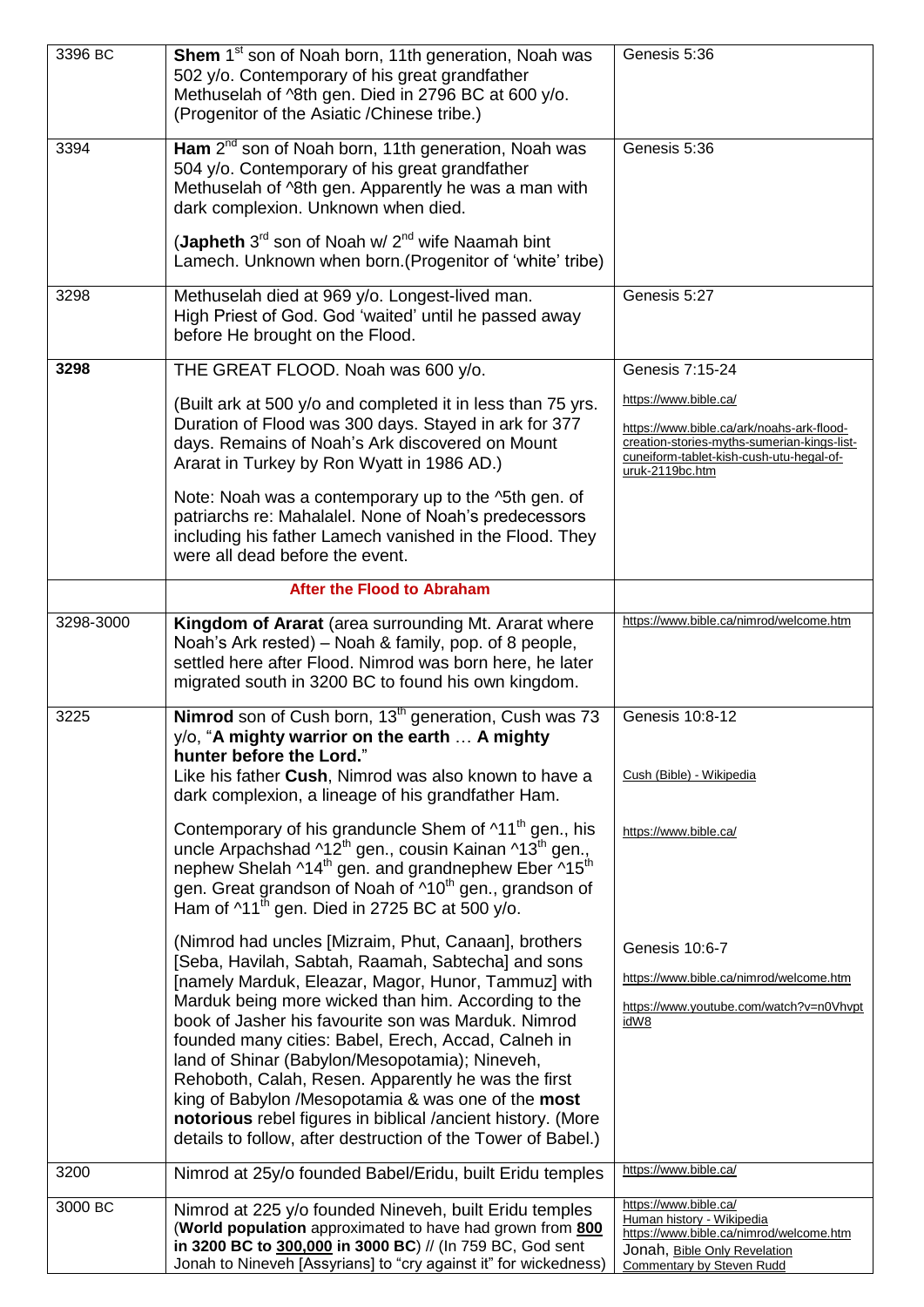| c3000-550 BC | (Egyptian civilization), essentially ancient Africa,<br>concentrated along the lower reaches of the Nile River,<br>situated in the place that is now the country Egypt                                                                                                                                                                                                                                                                                                                                                                                                                                                                                                                                                                                                                                                                | http://www.essential-humanities.net/history-<br>overview/world-history-timeline/                                                                                                                           |
|--------------|---------------------------------------------------------------------------------------------------------------------------------------------------------------------------------------------------------------------------------------------------------------------------------------------------------------------------------------------------------------------------------------------------------------------------------------------------------------------------------------------------------------------------------------------------------------------------------------------------------------------------------------------------------------------------------------------------------------------------------------------------------------------------------------------------------------------------------------|------------------------------------------------------------------------------------------------------------------------------------------------------------------------------------------------------------|
| 2901         | Eber son of Shelah born, 15th generation, Shelah was<br>130 y/o, great2 grandson of Shem of ^11th generation.<br>Contemporary of his granduncle Nimrod of ^13th gen.<br>First to speak Hebrew, probably after destruction of<br>Tower of Babel. Died in 2397 BC at 504 y/o.                                                                                                                                                                                                                                                                                                                                                                                                                                                                                                                                                           | Genesis 10:24<br>https://www.bible.ca/                                                                                                                                                                     |
| c.2900-2350  | Gilgamesh - young king of Sumerian city-state of Uruk<br>who sought out his ancestor Ut-napištim, who was on<br>Noah's ark (most likely Ham), to learn the secret of<br>eternal life. A hero in ancient Mesopotamian<br>mythology and protagonist of the Epic of Gilgamesh,<br>an epic poem written in Akkadian.                                                                                                                                                                                                                                                                                                                                                                                                                                                                                                                      | https://en.wikipedia.org/wiki/Gilgamesh<br>https://www.bible.ca/ark/noahs-ark-flood-<br>creation-stories-myths-epic-of-gilgamesh-<br>neo-babylonian-akkadian-cuneiform-ut-<br>napistim-tablet11-1150bc.htm |
| 2850 BC      | Tower of Babel built in Shinar (modern-day Iraq) by<br>Nimrod at 375 y/o. (The fore-runner of future pyramids.)<br>God destroyed the Tower before it could be completed<br>and He confounded the only single spoken language<br>among the people, and scattered them throughout all<br>corners of the earth. Thus began new languages &<br>new nations in the world.                                                                                                                                                                                                                                                                                                                                                                                                                                                                  | Genesis 11:1-9<br>http://www.goyurgroup.com/origins-of-<br>religion.html<br>https://www.youtube.com/watch?v=ZjDGX8<br>YFoKY                                                                                |
|              | (Cairo, Peru, Jerusalem, Jericho and El-Beidha<br>(Petra) founded around this time.)                                                                                                                                                                                                                                                                                                                                                                                                                                                                                                                                                                                                                                                                                                                                                  | https://www.bible.ca/nimrod/welcome.htm                                                                                                                                                                    |
|              | (Nimrod was sore angry with God for destroying the<br>Tower. In an act of great rebellion he went on to build the<br>first of many shrines/temples dedicated to worshipping<br>pagan gods like An, Enlil, Enki and Inana. He also<br>introduced offering sacrifices to the idols with goatfish,<br>which were almost bloodless.                                                                                                                                                                                                                                                                                                                                                                                                                                                                                                       | https://www.bible.ca/                                                                                                                                                                                      |
|              | Nimrod's rebellion against the Creator of the universe<br>went to the extreme. According to one obscure source it<br>was noted that besides worshipping idols (by extension<br>practicing polytheism), he also married his mother and<br>this upset his granduncle Shem greatly. Shem killed him<br>and cut up his body into pieces and had the parts<br>distributed throughout the earth as a warning against<br>committing such an abominable sin. // This narrative fits<br>the legend that his wife (Semiramis) undertook to<br>recover all his body parts. But she failed to recover his<br>private genitalia. Which gave rise to the first obelisk<br>being erected in memory of the missing part, and also to<br>serve as a symbol of male fertility.                                                                          | https://www.bible.ca/nimrod/welcome.htm<br>https://truerichesradio.com/who-is-<br>semiramis/                                                                                                               |
|              | Because of his 'might,' achievements, greatness and<br>hatred for God, Nimrod had the idiosyncrasies of the<br>ultimate historical villain who was responsible for giving<br>rise to numerous notorious legends in the ancient world<br>- the most famous being the legend of <b>Semiramis and</b><br>Tammuz, which had them evolved to become deity of<br>"mother with her son who had reincarnated to become<br>the sun god."<br>// It is probable the descendants of Nimrod were similarly<br>as rebellious as him and had spawned notorious legends<br>of their own as history marched on. There are in fact<br>numerous historical legends associated with numerous<br>'historical figures with multiple names' that had<br>abounded out of the land of ancient Babylon/Egypt<br>where Nimrod once ruled. Only that many of them |                                                                                                                                                                                                            |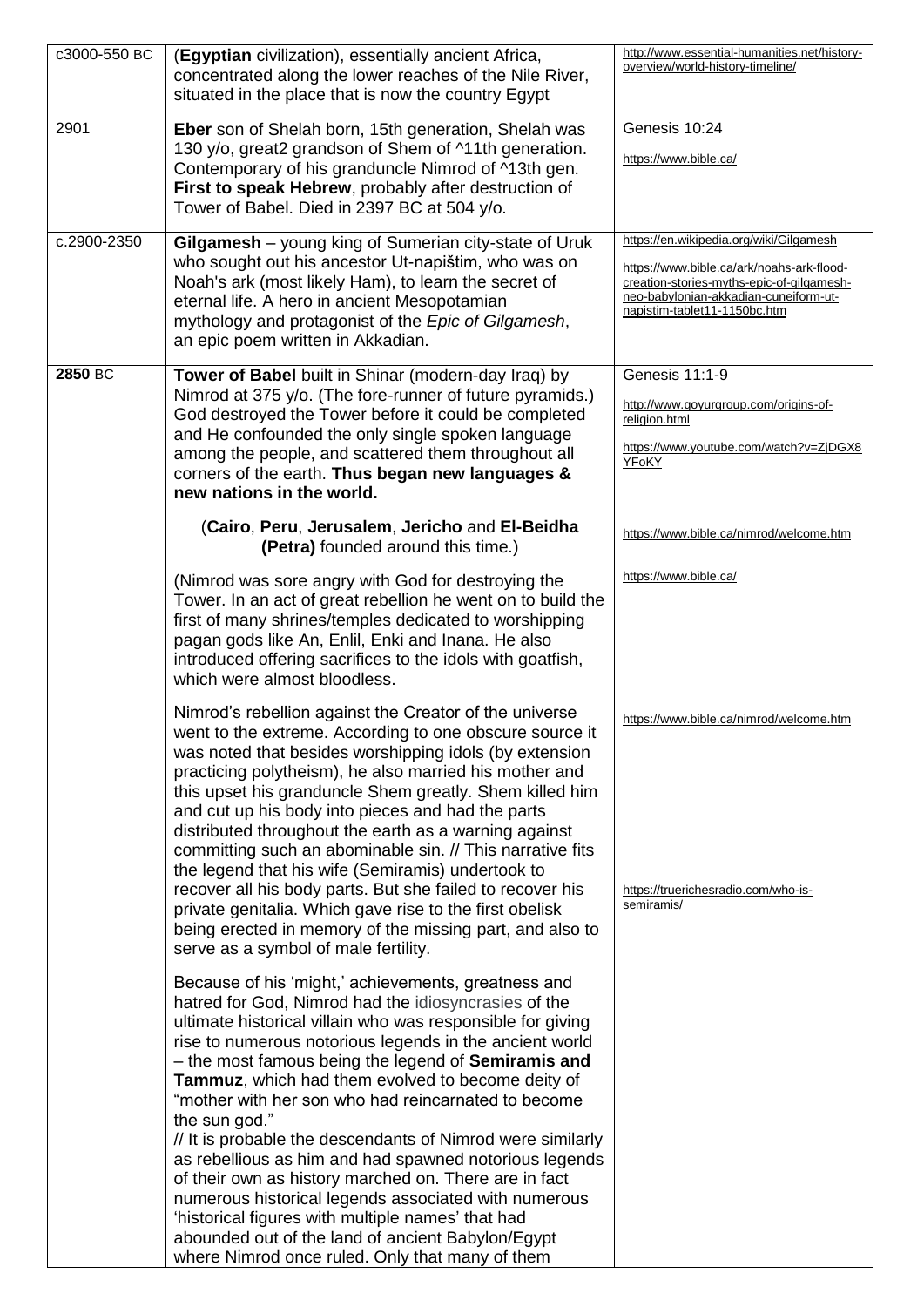|             | became ambiguous, unreliable and mystifying due to<br>either being lost in translation or being lost in transition<br>during record keeping of history.)                                                                                                                                                                                 |                                                                                                                                                                                                                         |
|-------------|------------------------------------------------------------------------------------------------------------------------------------------------------------------------------------------------------------------------------------------------------------------------------------------------------------------------------------------|-------------------------------------------------------------------------------------------------------------------------------------------------------------------------------------------------------------------------|
| 2767 BC     | Peleg son of Eber born after the division of languages,<br>16th generation, Eber was 134 y/o. Great3 grandson of<br>Shem ^11th gen. Contemporary of his great granduncle<br>Nimrod ^13th gen. Died in 2428 BC at 339 y/o.                                                                                                                | Genesis 10:25<br>https://www.bible.ca/                                                                                                                                                                                  |
| 2750        | Egyptian Dynasty 1 founded by Menes/Narmer after<br>unification of Upper & Lower Egypt. Some scholars had<br>attributed the man to be none other than Nimrod himself.                                                                                                                                                                    | https://www.bible.ca/                                                                                                                                                                                                   |
| 2725        | Nimrod died at 500 y/o. Scripture is silent on his death.                                                                                                                                                                                                                                                                                | https://www.bible.ca/                                                                                                                                                                                                   |
|             | Two obscure sources presented the following: 1) In the<br>book of Jasher it was recorded he died as a result of<br>being beheaded by his rival, Esau, son of Isaac and<br>brother of Jacob. 2) The other source noted he was killed<br>by his granduncle Shem for idolatry, and marrying his                                             | https://www.youtube.com/watch?v=n0Vhvpt<br>idW8<br>https://www.youtube.com/c/RobSkiba/featur<br>ed                                                                                                                      |
|             | mother after his father Cush died.                                                                                                                                                                                                                                                                                                       |                                                                                                                                                                                                                         |
| 2700        | First pyramid (patterned after the Tower of Babel) built,<br>by Pharaoh Djoser of Dynasty 3 called Stepped<br>Pyramid that featured hieroglyphs /pictograms                                                                                                                                                                              | https://www.bible.ca/                                                                                                                                                                                                   |
| 2600        | Pharaoh Sneferu, 1st king of Dynasty 4, built three<br>pyramids - Bent, Meidum & Red Pyramid. (In Peru,<br>Caral Pyramids were built.)                                                                                                                                                                                                   | https://www.bible.ca/                                                                                                                                                                                                   |
| 2580        | Pharaoh Khufu, 2nd king of Dynasty 4, built the Great<br>Pyramid at Giza. (Note: Each succeeding pyramid was<br>built larger & grander to display pharaoh's status & power)                                                                                                                                                              | https://www.bible.ca/                                                                                                                                                                                                   |
| 2500        | Ancient Chinese already encoded 'Genesis events' in<br>their writing system /pictograms. (Note: There's no<br>evidence of any pre-Flood written language. Ancient<br>Chinese were descendants of Shem & the God they<br>worshipped was the God of the Bible.) // (c.2000 BC-500<br>AD - Ancient China, Xia > Shang > Western Zhou > Han) | http://www.china.org.cn/e-gudai/index-<br>1.htm<br>https://www.bible.ca/nimrod/welcome.htm#<br>Toc11748609<br>https://www.bible.ca/<br>http://www.essential-humanities.net/history-<br>overview/world-history-timeline/ |
| c.2500-1500 | (Indus Valley civilization began in Northern India &<br>Pakistan, future nation of India                                                                                                                                                                                                                                                 | https://www.britannica.com/topic/Indus-<br>civilization, https://www.ducksters.com/geog<br>raphy/country/india_history_timeline.php                                                                                     |
| 2320-2265   | Sargon I or Sargon the Great, the first ruler of Akkadian<br>Empire, known for his conquests of Sumerian city-states                                                                                                                                                                                                                     | https://www.bible.ca/nimrod/welcome.htm                                                                                                                                                                                 |
| c.2300-1500 | Hinduism emerged, no founder, fusion of various beliefs                                                                                                                                                                                                                                                                                  | https://timesofindia.indiatimes.com/blogs/th<br>edanispost/hinduism/                                                                                                                                                    |
| 2166        | Abraham son of Terah born, 21st generation, Terah was<br>130 y/o. NOT contemporary of his grandfather Nahor of<br>^19th gen, great3 grandson of Peleg of ^16th gen.                                                                                                                                                                      | Genesis 11:26                                                                                                                                                                                                           |
| 2100        | Ziggurats of Ur-Nammu at Ur & Babel (Eridu) built                                                                                                                                                                                                                                                                                        | https://www.bible.ca/                                                                                                                                                                                                   |
| c.2100-1900 | <b>Job lived</b>                                                                                                                                                                                                                                                                                                                         | Job                                                                                                                                                                                                                     |
| 2090        | God initiated covenant with Abraham. Also promised him<br>at 99 y/o a son by Sarah. Abraham (& his household)<br>also got circumcised at same age as commanded.                                                                                                                                                                          | Genesis 12:1-3, 15:18-21<br>Genesis 17                                                                                                                                                                                  |
| 2080        | Ishmael born to Hagar, Sarah's Egyptian maid, Abraham<br>was 86 y/o. Died in 1943 BC at 137 y/o.                                                                                                                                                                                                                                         | Genesis 16:15-16<br>Genesis 25:17                                                                                                                                                                                       |
| 2066 BC     | <b>Isaac</b> son of Abraham born, 22nd generation, Abraham<br>100 y/o, Sarah 90 y/o, NOT contemporary of his<br>grandfather Terah ^20th gen. Died in 1886 BC at 180 y/o                                                                                                                                                                  | Genesis 21:2-5                                                                                                                                                                                                          |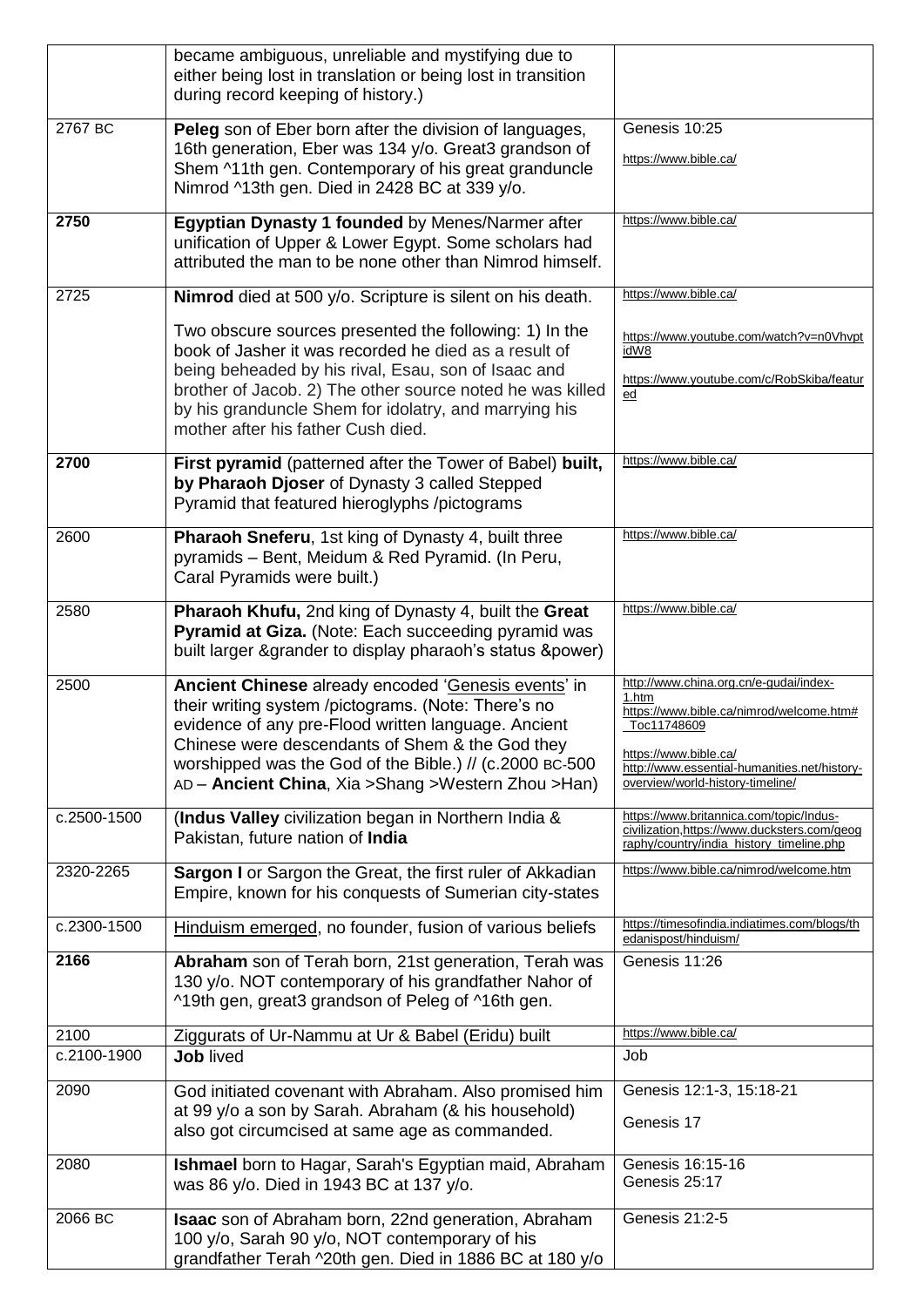| 2067 BC     | Sodom & Gomorrah destroyed. (Ruins 'drowned' in                                                                  | Genesis 19:28                                                    |
|-------------|------------------------------------------------------------------------------------------------------------------|------------------------------------------------------------------|
|             | sulphur /brimstones discovered in modern-day Jordan by<br>Ron Wyatt in 1989.)                                    | Deuteronomy 29:23<br>https://www.ronwyatt.com/                   |
|             |                                                                                                                  |                                                                  |
|             | Jacob, Joseph in Egypt, Israel enslaved                                                                          |                                                                  |
| 2006        | Jacob (twin w/ elder Esau) son of Isaac born, 23rd<br>generation, Isaac was 60 y/o, g'son & contemporary of      | Genesis 25:24-28<br>Genesis 32:28, 35:10                         |
|             | Abraham ^21st gen. God changed his name to Israel.                                                               |                                                                  |
|             | Died in 1859 BC at 147 y/o.                                                                                      |                                                                  |
| c.2000-1200 | (Aegean civilization), Bronze Age civilizations of Greece                                                        | http://www.essential-humanities.net/history-                     |
|             | // (c.2000-1000 BC - early <b>Nubian</b> civilization)                                                           | overview/world-history-timeline/                                 |
| 1991        | Abraham died at 175 y/o in Ephron/Hebron in Canaan                                                               | Genesis 25:8-10                                                  |
|             | (modern-day WestBank). His sons Isaac&Ishmael buried                                                             |                                                                  |
|             | him in the cave of Machpelah, where Sarah was buried.                                                            |                                                                  |
| 1943        | Ishmael died at 137 y/o. His 12 sons/princes: Nebajoth,                                                          | Genesis 25:12-18                                                 |
|             | Kedar, Adbeel, Mibsam, Mishma, Dumah, Massa, Hadar,<br>Tema, Jetur, Naphish and Kedemah.                         |                                                                  |
| 1916        | Joseph son of Jacob born, 24th generation, Jacob was                                                             | Genesis 30:24                                                    |
|             | 90 y/o. Contemporary of his grandfather Isaac of ^22nd                                                           |                                                                  |
|             | gen, great grandson of Abraham ^21st gen. Died in 1806                                                           | https://www.bible.ca/                                            |
|             | BC at 110 y/o.                                                                                                   |                                                                  |
| 1899        | Joseph at 17 sold as slave by jealous half-bro's to                                                              | Genesis 37:28<br>https://www.wikiwand.com/en/Twelfth_Dyna        |
|             | Ismaelites who sold him in Egypt to Pharaoh's guard<br>Potiphar, during reign of Pharaoh Sesostris I of D'ty 12  | sty_of_Egypt                                                     |
|             |                                                                                                                  |                                                                  |
| 1886        | Joseph made ruler of Egypt at 30 y/o by Pharaoh<br>Amenemhat II of Dynasty 12                                    | Genesis 41:40-43                                                 |
| 1879        | 7 Years of Famine in Egypt began, till 1872 BC                                                                   | Genesis 41:53-57                                                 |
|             |                                                                                                                  |                                                                  |
| 1876        | Joseph's father Jacob at 130 y/o with all his family<br>moved to Egypt to escape famine during reign of          | Genesis 46:5-7                                                   |
|             | Pharaoh Amenemhat II of Dynasty 12                                                                               |                                                                  |
| 1876-1446   | Israelites (Jews) were slaves in Egypt for 430 years                                                             | Exodus 12:40                                                     |
| 1859        |                                                                                                                  | Genesis 49:33                                                    |
|             | Jacob died at 147 y/o during reign of Pharaoh<br>Amenemhat II of Dynasty 12. The 12 tribes of Israel:            |                                                                  |
|             | Reuben, Simeon, Levi, Judah, Zebulun, Issachar, Dan,                                                             | Genesis 49:3-28                                                  |
|             | Gad, Asher, Naphtali, Joseph, Benjamin                                                                           |                                                                  |
| c1810-1750  | Hammurabi, 6th king of the First Babylonian dynasty of                                                           | Hammurabi   Biography, Code, Importance,<br>& Facts   Britannica |
|             | the Amorite tribe, reigned from c1792-1750 BC                                                                    |                                                                  |
| 1806        | Joseph died at 110 y/o during reign of Pharaoh                                                                   | Genesis 50:26                                                    |
|             | Amenemhat III of D'ty 12. His sons: Manasseh & Ephraim                                                           | Genesis 41:50-52                                                 |
|             | <b>Moses, Exodus from Egypt</b>                                                                                  |                                                                  |
| 1526 BC     | Moses son of Amram (set afloat by his parents at 3 mth                                                           | Exodus 2:5-10                                                    |
|             | old in a reed basket on the Nile river) was found and<br>adopted by Hatshepsut, daughter of 3rd Pharaoh of       | https://www.bible.ca/                                            |
|             | Dynasty 18 Thutmoses I and principal wife of Pharaoh                                                             |                                                                  |
|             | Thutmoses II of Dynasty 18. Died in 1406 BC at 120 y/o.                                                          |                                                                  |
|             | // Pharaohs of Dynasty 18 - 1st was Ahmoses I (1557-<br>1532 BC) after the death of his brother, and he was only | https://www.wikiwand.com/en/Eighteenth_D                         |
|             | 10 y/o. 2nd was Amunhotep I (1532 -1511 BC) who                                                                  | ynasty_of_Egypt                                                  |
|             | killed Hebrew children. 3rd was Thutmoses I (1511-                                                               |                                                                  |
|             | 1493 BC). 4th was Thutmoses II (1498-1485 BC). 5th<br>was Thutmoses III (1485-1431 BC), etc. up to 15 kings      |                                                                  |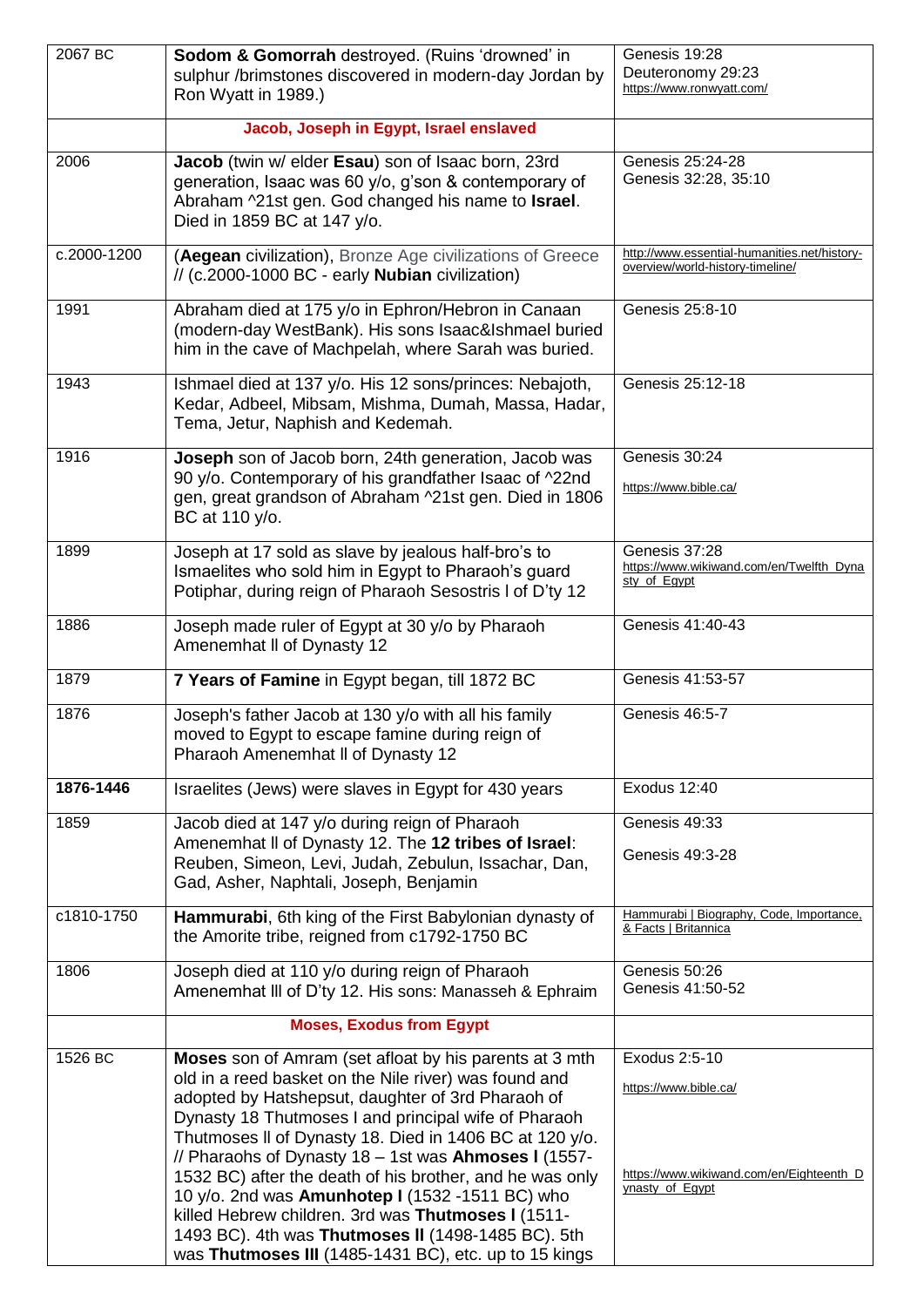| c1500-1200   | Vedas inspired by Brahma compiled by Srila Vyasadeva,                                                                                                                                                                                                                                                                                                                                | https://www.britannica.com/topic/Smriti                                          |
|--------------|--------------------------------------------------------------------------------------------------------------------------------------------------------------------------------------------------------------------------------------------------------------------------------------------------------------------------------------------------------------------------------------|----------------------------------------------------------------------------------|
| <b>BC</b>    | written in Sanskrit<br>(c.1500-500 BC - Vedic age, cont' fr Indus civilization of<br>c.2500 BC)                                                                                                                                                                                                                                                                                      | http://www.essential-humanities.net/history-<br>overview/world-history-timeline/ |
|              | (c.1500 BC-100 AD - formative age of Mesoamerica,<br>cont'd fr c.100 AD-900 AD was Classic age)                                                                                                                                                                                                                                                                                      |                                                                                  |
| 1486         | Moses at 40 y/o fled to Midian during reign of his                                                                                                                                                                                                                                                                                                                                   | Exodus 2:15                                                                      |
|              | adopted mother Pharaoh Hatshepsut, after killing an<br>Egyptian whom he witnessed beating Hebrew slaves                                                                                                                                                                                                                                                                              | https://www.bible.ca/                                                            |
| 1466         | Joshua son of Nun born. Died in 1356 BC at 110 y/o.                                                                                                                                                                                                                                                                                                                                  | Numbers 11:28<br>https://www.bible.ca/                                           |
| 1446         | Moses at 80 y/o led exodus of Israelites slaves out of<br>Egypt and crossed the Red Sea on dry land (which God<br>parted supernaturally) during reign of 5th Pharaoh of                                                                                                                                                                                                              | Exodus 12:40-41                                                                  |
|              | Dynasty 18 Thutmoses III 1485-1431 BC.<br>Hatshepsut, adopted mother of Moses, continued as 5th<br>Pharaoh of Egypt, second female pharaoh (first was<br>Sobekneferu). Ruled as co-regent 1485-1464 BC.                                                                                                                                                                              | https://www.bible.ca/                                                            |
|              | God wrote 10 Commandments and gave them to Moses<br>on Mount Sinai (modern-day Saudi Arabia, discovered<br>by Ron Wyatt in 1984 AD). Ark of the Covenant made.<br>(Ark containing 10 Commandments discovered by Ron<br>Wyatt in 1982 AD at 20 feet below Golgotha escarpment<br>where Jesus was crucified in 33 AD. Ron also<br>discovered location of Red Sea crossing in 1978 AD.) | https://www.ronwyatt.com/                                                        |
| 1446-1406    | Jews refused to enter Promised Land (Canaan),<br>wandered in wilderness for 40 yrs till first gen. all died off                                                                                                                                                                                                                                                                      | Deuteronomy 1:19-45<br><b>Numbers</b>                                            |
| 1406         | Moses delivered words of Deuteronomy, died at 120 y/o<br>on Mount Nebo in modern day Jordan.<br>// Joshua led next generation of Israelites in wilderness<br>into Canaan crossing the Jordan river on dry land, for the<br>Ark of the Covenant was in the midst of the water (a<br>repeat of God's miracle for Moses at the Red Sea)                                                 | Deuteronomy 34:7<br>Joshua 3:7-17                                                |
| 1402         | Joshua defeated 5 Amorite kings at Gibeon and Ajalon.<br>God "stood still" the sun & moon at his request so he had<br>about 24-hr daylight to complete his mission.                                                                                                                                                                                                                  | Joshua 10:12-14                                                                  |
| 1399         | Jewish conquest of Canaan (7 years) completed                                                                                                                                                                                                                                                                                                                                        | Joshua 11:23                                                                     |
| 1356         | Joshua died at 110 y/o                                                                                                                                                                                                                                                                                                                                                               | Joshua 24:29                                                                     |
|              | <b>Judges to Solomon</b>                                                                                                                                                                                                                                                                                                                                                             |                                                                                  |
| 1356-1014    | Time of Judges                                                                                                                                                                                                                                                                                                                                                                       | Judges                                                                           |
| 1302-1283    | Events in Book of Ruth took place in time of Judges                                                                                                                                                                                                                                                                                                                                  | <b>Ruth 1:1</b>                                                                  |
| $c.1200 - 0$ | (Greek age, cont' fr Aegean civilization of c.2000 BC)                                                                                                                                                                                                                                                                                                                               | http://www.essential-humanities.net/history-<br>overview/world-history-timeline/ |
| 1094         | Prophet Samuel son of Elkanah born, died in 1014 BC at<br>80 y/o. Israel wanted a king to rule over them in place of<br>God, and Samuel was told by God to fulfill their wish.                                                                                                                                                                                                       | 1 Samuel 1:20<br>1 Samuel 8:22                                                   |
| 1052         | Saul son of Kish at 30 y/o became 1st king of Israel                                                                                                                                                                                                                                                                                                                                 | 1 Samuel 10:18-24                                                                |
| 1040         | David son of Jesse born, 34 <sup>th</sup> gen, (Abraham-David was<br>14 gen.), at 15y/o anointed king in 1025 BC, killed Goliath                                                                                                                                                                                                                                                     | Ruth 4:17, 22<br>1 Samuel 16:11-13; 17:49                                        |
| 1010 BC      | Saul's 42-yr rule ended, fell on his own sword to avoid<br>capture by the Philistines, died at 62 y/o                                                                                                                                                                                                                                                                                | 1 Samuel 31:1-6                                                                  |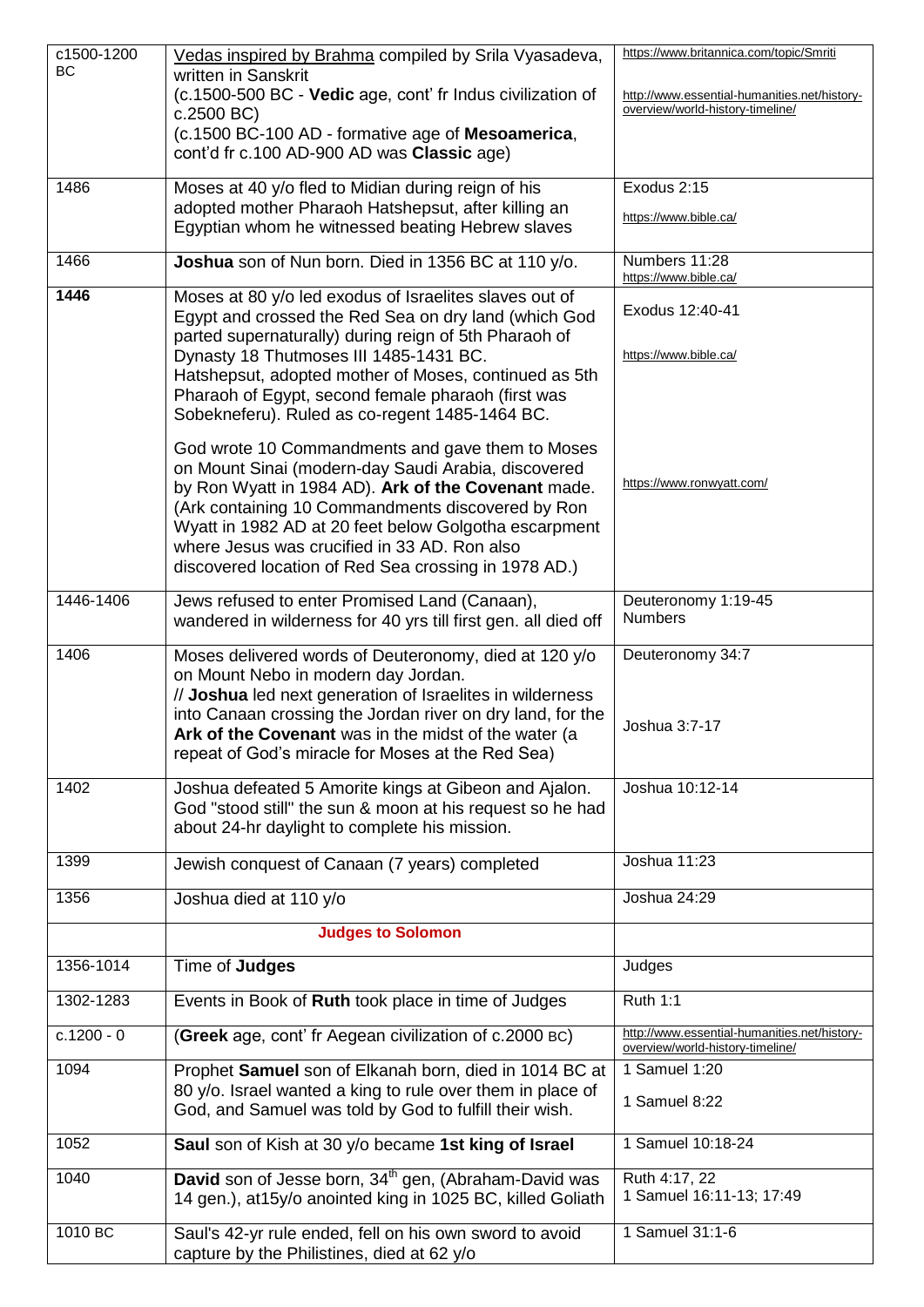| 1010 BC       | David became 2nd king of Israel at 37 y/o, ruled for 40<br>yrs, died in 970 BC at 70 y/o. God did not allow David to<br>build Him a temple.                                                                                                                                          | 2 Samuel 2:4                                                                     |
|---------------|--------------------------------------------------------------------------------------------------------------------------------------------------------------------------------------------------------------------------------------------------------------------------------------|----------------------------------------------------------------------------------|
| 1004          | David defeated Jebusites to win Jerusalem                                                                                                                                                                                                                                            | 2 Samuel 5:7                                                                     |
| c.1000-300 AD | (Kush age, cont' fr early Nubian civilization of c.2000 BC)                                                                                                                                                                                                                          | http://www.essential-humanities.net/history-<br>overview/world-history-timeline/ |
|               | (c.1000 BC - 500 AD - ancient Andean region, Chavin ><br>Moche/Nazca)                                                                                                                                                                                                                |                                                                                  |
|               | $(c.1000$ BC - 500 AD - ancient <b>Steppe</b> empires)                                                                                                                                                                                                                               |                                                                                  |
| 999           | Solomon son of David born, 35th generation, mother<br>was Bathsheba whom David committed adultery with<br>and whose husband Uriah (general in David's army)<br>David sent into battle in the frontline to get killed                                                                 | 2 Samuel 12:14, 24                                                               |
| 970           | David died at 70 y/o, Solomon became 3rd king of<br><b>Israel</b> at 29 y/o                                                                                                                                                                                                          | 1 Kings 1:39                                                                     |
| 960           | 1st Temple built by Solomon completed, 6 yrs to build                                                                                                                                                                                                                                | 1 Kings 6:1-14                                                                   |
|               | <b>Division of Kingdoms</b>                                                                                                                                                                                                                                                          |                                                                                  |
| 930           | Solomon died at 69 y/o; Jewish kingdom divided into<br>North (Israel) and South (Judah)                                                                                                                                                                                              | 1 Kings 12                                                                       |
| 900-701       | Homer - ancient Greek author and epic poet. Reputed<br>for 'Iliad' and 'Odyssey,' two epic foundational works of<br>ancient Greek literature. Regarded as one of the greatest<br>and most influential writers of all time.                                                           | https://www.britannica.com/biography/Hom<br>er-Greek-poet                        |
| 776           | First Olympiad                                                                                                                                                                                                                                                                       | https://amazingbibletimeline.com/blog/first-<br>olympiad-776-bc/                 |
| 759           | Jonah preached at Assyrian capital, Nineveh                                                                                                                                                                                                                                          | 2 Kings 14:25; Jonah                                                             |
| 740-700       | <b>Isaiah</b> ministered to Judah                                                                                                                                                                                                                                                    | Isaiah                                                                           |
|               | Assyrian & Babylonian captivities, Daniel                                                                                                                                                                                                                                            |                                                                                  |
| 722           | Assyria conquered northern kingdom of Israel                                                                                                                                                                                                                                         | 2 Kings 17                                                                       |
| 629-561       | Jeremiah ministered to Judah                                                                                                                                                                                                                                                         | 2 Kings 17; Jeremiah                                                             |
| 623-333       | Babylon (modern-day Iraq) & Persia (modern-day Iran)<br>ruled over Jerusalem                                                                                                                                                                                                         | https://www.bible.ca/                                                            |
| 605-536       | Judah's 70-yr Babylonian captivity by Nebuchadnezzar<br>king of Babylon, Daniel & 3 companions (Hananiah<br>/Shadrach, Mishael /Meshach, Azariah /Abednego) taken                                                                                                                    | 2 Kings 24:1-7; Daniel 1<br>https://www.bible.ca/                                |
|               | to Babylon. These 3 companions were at one time cast<br>into a fiery furnace for refusing to worship the golden<br>image set up by Nebuchadnezzar, but the fire had no<br>effect on them for a "form like the Son of God" appeared<br>and walked with them in the midst of the fire. | Daniel 3:12-26                                                                   |
| 660           | Japan founded                                                                                                                                                                                                                                                                        |                                                                                  |
| 593-571       | Ezekiel prophesied to Jews in Babylon during exile of<br>70 years                                                                                                                                                                                                                    | 2 Chronicles 36:17-21                                                            |
| 592-586       | Ark of the Covenant 'went missing' at this period during<br>King Zedekiah's reign, found in 1982 AD by Ron Wyatt                                                                                                                                                                     |                                                                                  |
| 586           | 1st Temple destroyed by Babylonians/Nebuchadnezzar                                                                                                                                                                                                                                   | 2 Kings 24:10-11                                                                 |
| 573-571 BC    | Nebuchadnezzar became insane for 9-18 months                                                                                                                                                                                                                                         | Daniel 4:28-33                                                                   |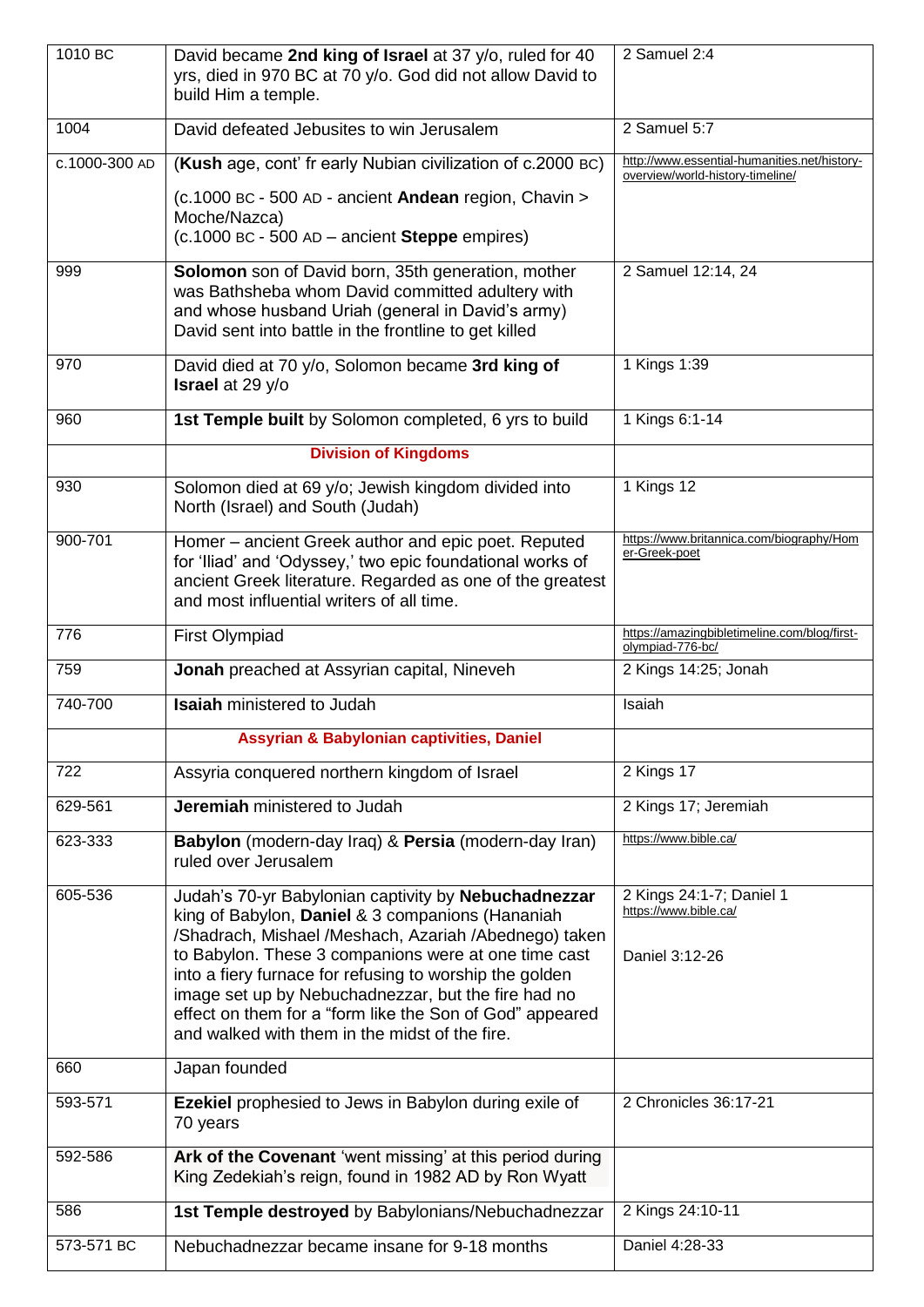| c.551-479 BC  | Confucianism emerged, founded by Confucius                                                                                                                                                                                                                                                                    | https://asiasociety.org/education/confuciani<br>sm                               |
|---------------|---------------------------------------------------------------------------------------------------------------------------------------------------------------------------------------------------------------------------------------------------------------------------------------------------------------|----------------------------------------------------------------------------------|
| c.550-330     | (First Persian Empire, cont'd fr Mesopotamian of<br>c.3500 BC and Egyptian of c.3000 BC civilizations)                                                                                                                                                                                                        | http://www.essential-humanities.net/history-<br>overview/world-history-timeline/ |
|               | // (c.330 BC-200 AD - inter-Persian period<br>cont'd fr First Persian Empire)<br>// (c.200-650 AD - Second Persian Empire<br>cont'd fr inter-Persian period)<br>// (c.300 BC-0 - Ptolemaic Egypt<br>cont'd fr First Persian Empire)<br>// (0-c.650 AD - Roman > Byzantine Egypt<br>cont'd fr Ptolemaic Egypt) |                                                                                  |
| 539           | King Cyrus of Persia (modern-day Iran) conquered<br>Babylonian Empire, took control of Jerusalem                                                                                                                                                                                                              | Daniel 5:25-31                                                                   |
| 538           | King Cyrus of Persia issued decree allowing Jews to<br>return to homeland                                                                                                                                                                                                                                     | 2 Chronicles 36:22-23; Ezra 1                                                    |
| c.538         | Shintoism emerged, no founder, deeply rooted in<br>Japanese people and traditions                                                                                                                                                                                                                             | https://www.japan-guide.com/e/e2056.html                                         |
| 536           | Temple in Jerusalem re-construction began                                                                                                                                                                                                                                                                     | Ezra 3:8                                                                         |
| c.520         | Buddhism emerged, founded by Siddharta Gautama                                                                                                                                                                                                                                                                | https://www.ducksters.com/geography/coun<br>try/india_history_timeline.php       |
| 515           | Temple re-construction completed                                                                                                                                                                                                                                                                              | Ezra 6:15                                                                        |
| c.500-1200 AD | (Indian kingdom age, cont'd fr Vedic age of c.1500 BC)                                                                                                                                                                                                                                                        |                                                                                  |
|               | $(c.500$ BC - 0 - Roman Republic,<br>overlapped Greek age of c.1200 BC - 0)                                                                                                                                                                                                                                   | http://www.essential-humanities.net/history-<br>overview/world-history-timeline/ |
|               | $(c.0 - 500$ AD - Roman Empire)                                                                                                                                                                                                                                                                               |                                                                                  |
| 484-420       | Herodotus - ancient Greek writer, geographer &<br>historian born in the Greek city of Halicarnassus, part of<br>the Persian Empire. Known to be the first writer to do<br>systematic investigation of historical events, wrote the<br>Histories – a detailed account of the Greco-Persian Wars                | https://www.britannica.com/biography/Hero<br>dotus-Greek-historian               |
| c.483         | Zoroastrianism emerged, ancient pre-Islamic religion<br>of Persia/Iran                                                                                                                                                                                                                                        | https://www.britannica.com/topic/Zoroastria<br>nism                              |
|               | <b>Esther</b>                                                                                                                                                                                                                                                                                                 |                                                                                  |
| 483-473       | God used Esther to preserve Jews living in exile in<br>Persian Empire                                                                                                                                                                                                                                         | Esther 9:20-28                                                                   |
| 458           | <b>Ezra</b> led 2nd group of Jews back to Israel, called on<br>Jews in Israel to abandon sins                                                                                                                                                                                                                 | Ezra 7:1-10                                                                      |
| 444           | <b>Nehemiah</b> returned to Jerusalem and guided Jews to<br>rebuild the city walls destroyed by Babylonians                                                                                                                                                                                                   | Nehemiah                                                                         |
| c.450-430     | Book of Malachi written, Old Testament closed                                                                                                                                                                                                                                                                 |                                                                                  |
| 428-348       | Plato – ancient Greek philosopher, student of<br>Socrates (c.470-399 BC), teacher of Aristotle (384-<br>322 BC) & founder of the Academy, best known as the<br>author of philosophical works of unparalleled influence.                                                                                       | https://www.britannica.com/biography/Plato                                       |
| c.400/300     | Taoism emerged, founded by Lao Tzu who wrote the<br>main book of Taoism, the Tao Te Ching                                                                                                                                                                                                                     | https://www.nationalgeographic.org/encyclo<br>pedia/taoism/                      |
| c.400-200 BC  | Bhagavad Gita written, Krishna Dvaipayana/Veda-Vyasa                                                                                                                                                                                                                                                          | https://en.wikipedia.org/wiki/Bhagavad_Gita                                      |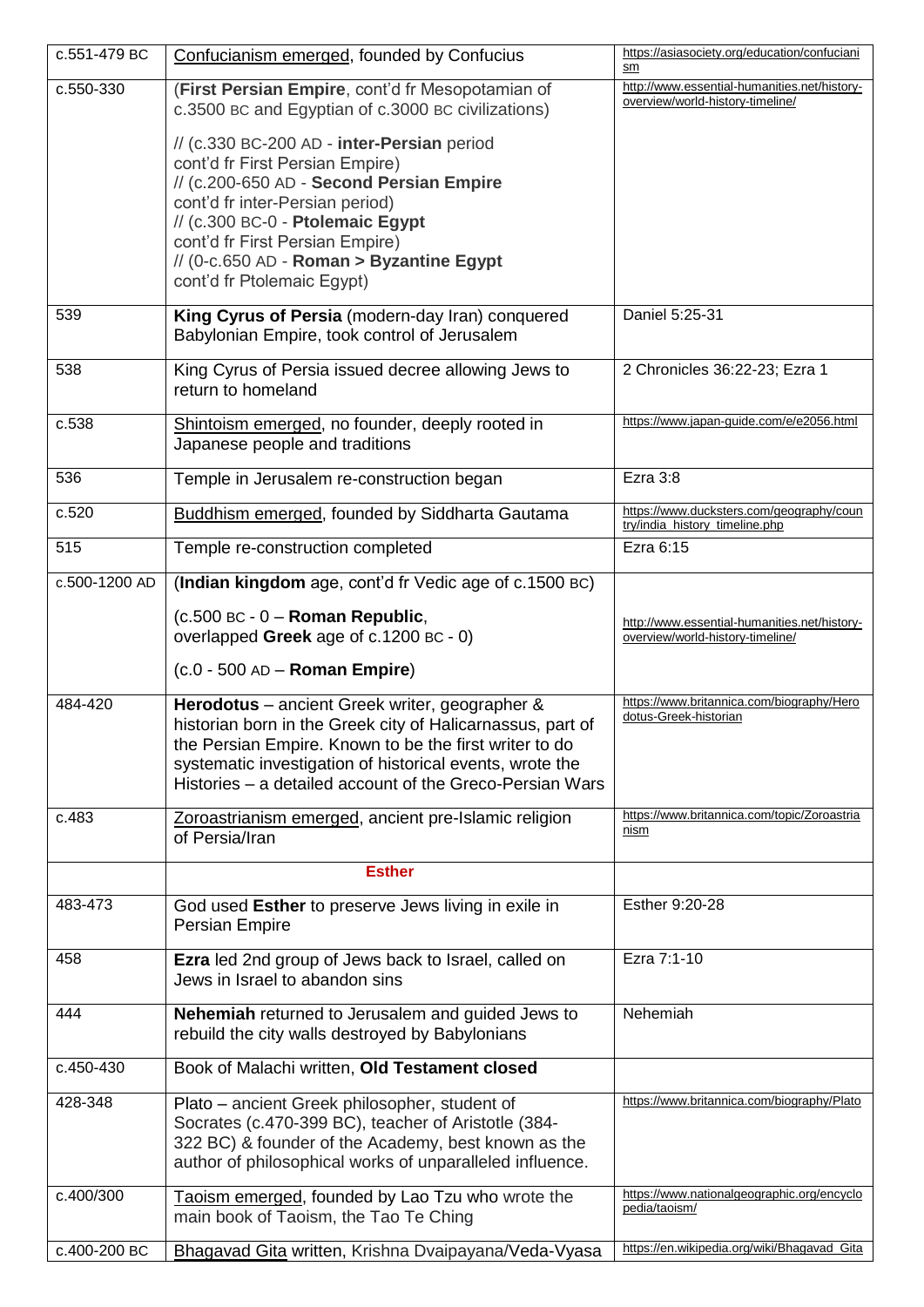| 384-322 BC   | Demosthenes - Greek statesman and orator. His<br>orations constituted a significant expression of<br>contemporary Athenian intellectual prowess & provided<br>insight into politics & culture of ancient Greece.                                                                                                                            | https://en.wikipedia.org/wiki/Demosthenes                                                                                                                                |
|--------------|---------------------------------------------------------------------------------------------------------------------------------------------------------------------------------------------------------------------------------------------------------------------------------------------------------------------------------------------|--------------------------------------------------------------------------------------------------------------------------------------------------------------------------|
|              | Ptolemies governed Jews, Rome governed Jews                                                                                                                                                                                                                                                                                                 |                                                                                                                                                                          |
| 333-31 AD    | Alexander the Great (King of Macedonia) /Greeks ruled<br>over Jerusalem                                                                                                                                                                                                                                                                     | https://www.bible.ca/                                                                                                                                                    |
| 331          | Persian Empire conquered by Alexander the Great                                                                                                                                                                                                                                                                                             |                                                                                                                                                                          |
| 323          | Alexander the Great died in Babylon<br>Grecian empire divided - Ptolemy seized Egypt,<br>Palestine, Cilicia, Petra & Cyprus; Seleucus controlled<br>the East (rest of Asia, Seleucid empire covering Syria,<br>Babylon, Persia & India); Cassander took Macedonia &<br>Greece; Lysimachus took Thrace & much of Asia Minor                  | Daniel 7:6<br>Daniel 8:8<br>Daniel 8:21-22<br>Daniel 11:3-4<br>http://www.kimmillerconcernedchristians.co<br>m/Unsealings/1572.pdf                                       |
| 280          | The Seleucids of Syria governed Palestine following<br>division of the Grecian empire                                                                                                                                                                                                                                                       |                                                                                                                                                                          |
| 221          | <b>Great Wall of China built</b>                                                                                                                                                                                                                                                                                                            | https://amazingbibletimeline.com/blog/when<br>-and-why-was-the-great-wall-of-china-built/                                                                                |
| 165          | Judas Maccabeus and the people of Israel united to<br>overthrow Seleucid domination of their land and<br>rededicated their Temple                                                                                                                                                                                                           |                                                                                                                                                                          |
| 63           | Jerusalem conquered by Roman General Pompey                                                                                                                                                                                                                                                                                                 |                                                                                                                                                                          |
| 49-140 AD    | Romans ruled over Jerusalem                                                                                                                                                                                                                                                                                                                 | https://www.bible.ca/                                                                                                                                                    |
| 48           | The Great Library of Alexandria, Egypt accidentally<br>burned during civil war bet. Julius Caesar and Cleopatra<br>& her brother Ptolemy XIII. Library was established under<br>Greek pharaoh Ptolemy II Philadelphus in c.295 B.C.                                                                                                         | https://www.britannica.com/topic/Library-of-<br>Alexandria<br>https://www.mymcpl.org/blogs/historical-<br>libraries-library-alexandria                                   |
| 37           | Herod the Great appointed governor of Judea                                                                                                                                                                                                                                                                                                 |                                                                                                                                                                          |
| 2BC          | <b>Jesus of Nazareth born in Bethlehem</b>                                                                                                                                                                                                                                                                                                  | Matthew 1; Luke 2                                                                                                                                                        |
|              | (John the Baptist, cousin of Jesus, born 6 mths earlier)                                                                                                                                                                                                                                                                                    |                                                                                                                                                                          |
|              | <b>Ministry of Christ, Scattering of Jews</b>                                                                                                                                                                                                                                                                                               |                                                                                                                                                                          |
| 23-79 AD     | Pliny the Elder - Roman author, naturalist & natural<br>philosopher, and naval and army commander of the early<br>Roman Empire. A friend of the emperor Vespasian.<br>Wrote the encyclopedic Naturalis Historia, which became<br>an editorial model for encyclopedias.                                                                      | https://en.wikipedia.org/wiki/Pliny_the_Elder<br>https://www.patheos.com/blogs/rolltodisbeli<br>eve/2021/08/06/the-silence-of-pliny-the-<br>elder-1st-century-fridays-7/ |
| <b>33 AD</b> | <b>Jesus crucified and resurrected</b><br>(Holy Spirit came upon church, Peter, Paul)                                                                                                                                                                                                                                                       | Matthew 27; Mark 15;<br>Luke 23; John 19; Acts 2                                                                                                                         |
| $c.32-62$    | Luke wrote how disciples began taking Gospel to Judea,<br>Samaria, and the ends of the Earth. (During this 30 yrs<br>most of New Testament completed.)                                                                                                                                                                                      | <b>Acts 1-28</b>                                                                                                                                                         |
| 37-100       | Flavius Josephus - Jewish priest, scholar, historian. No<br>friend to Christians. Adopted Vespasian's family name<br>Flavius. Wrote valuable works on the Jewish revolt of 66-<br>70 A.D. and on earlier Jewish history. His major books<br>were History of the Jewish War (75–79), The Antiquities<br>of the Jews (93), and Against Apion. | https://www.britannica.com/biography/Flavi<br>us-Josephus                                                                                                                |
| 56-120 AD    | Tacitus - Roman historian&politician. Widely regarded as<br>oneof the greatest Roman historians bymodern scholars.                                                                                                                                                                                                                          | https://en.wikipedia.org/wiki/Tacitus_on_Jes<br><u>us</u>                                                                                                                |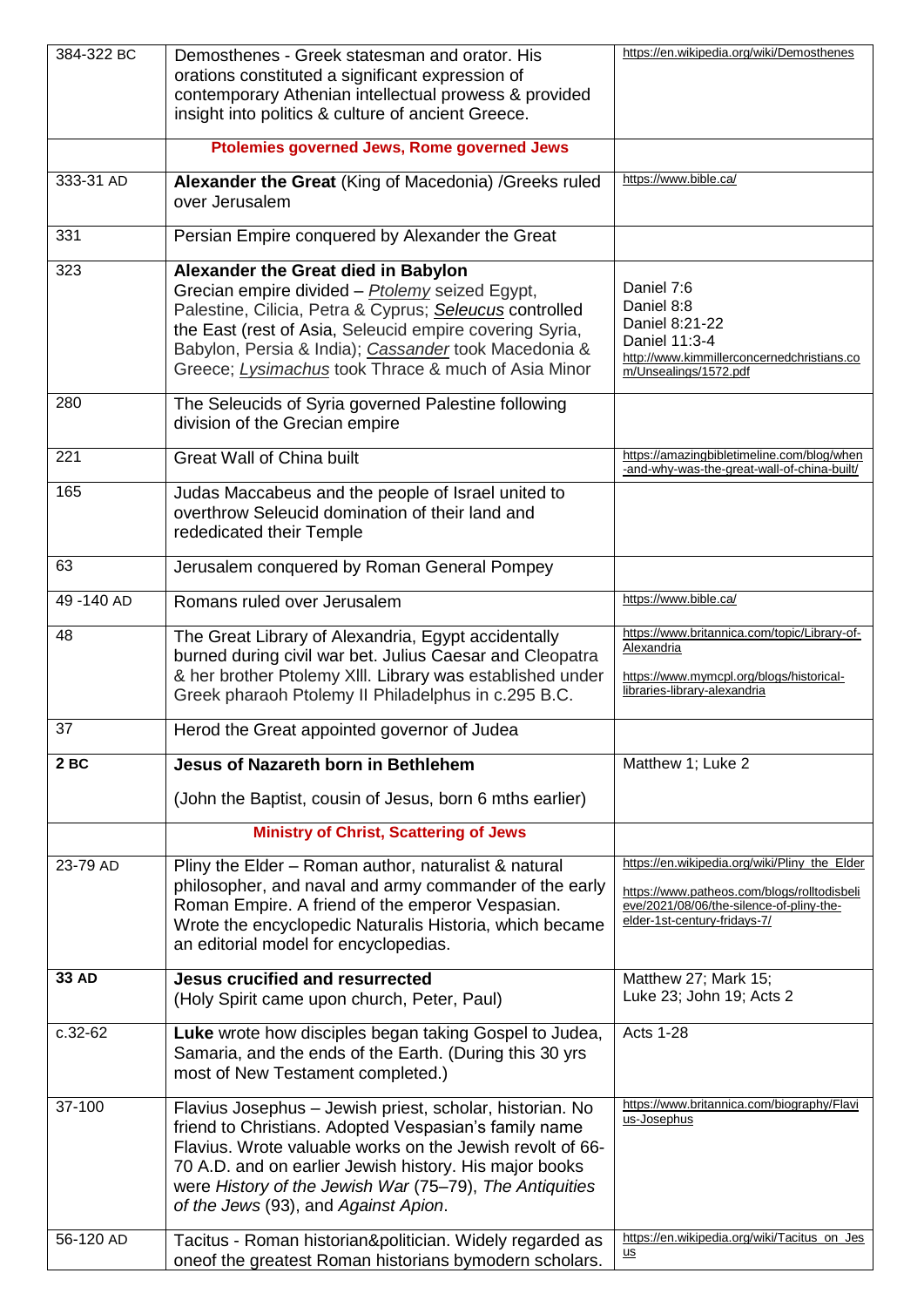| 57 AD        | Apostle Paul before Festus & Agrippa, sent to Rome                                                                                                                                                                                                                                                                                                                                                                      | Acts 25-26                                                                                                                                       |
|--------------|-------------------------------------------------------------------------------------------------------------------------------------------------------------------------------------------------------------------------------------------------------------------------------------------------------------------------------------------------------------------------------------------------------------------------|--------------------------------------------------------------------------------------------------------------------------------------------------|
| 61-113       | Pliny the Younger - lawyer, author & magistrate of<br>Ancient Rome. Pliny's uncle, Pliny the Elder, helped<br>raise and educate him. Pliny the Younger wrote<br>hundreds of letters, of which 247 survive and are of great<br>historical value. Some are addressed to reigning<br>emperors or to notables such as the historian Tacitus.<br>Pliny served as an imperial magistrate under Trajan<br>(reigned 98-117 AD). | https://en.wikipedia.org/wiki/Pliny_the_Youn<br>ger_on_Christians                                                                                |
| <b>70 AD</b> | 2nd Temple destroyed (prophesied by Jesus) by<br>Romans led by Titus                                                                                                                                                                                                                                                                                                                                                    | Luke 21:20-24                                                                                                                                    |
| 70-100       | New Testament written in Greek - Gospels of Matthew,<br>Mark, Luke, John. John wrote Book of Revelation at Isle<br>of Patmos in c.66 AD. Bible completed in 96 AD.                                                                                                                                                                                                                                                      |                                                                                                                                                  |
| 116-117      | Jewish Rebellion in diaspora in Egypt, Alexandria,<br>Cyrene, Cyrenaica, Cyprus (under emperor Trajan)                                                                                                                                                                                                                                                                                                                  |                                                                                                                                                  |
| 130          | Hadrian expelled Jews, renamed Jerusalem Aelia<br>Capitolina and renamed Judah "Palestine" (after the<br>Philistines)                                                                                                                                                                                                                                                                                                   |                                                                                                                                                  |
| 132-135      | 2nd Jewish War, Bar-Kokhba Revolt<br>Jews scattered among all nations                                                                                                                                                                                                                                                                                                                                                   |                                                                                                                                                  |
| 200          | Persecution of Christians and Jews                                                                                                                                                                                                                                                                                                                                                                                      |                                                                                                                                                  |
| c.300-650    | (peak of Aksum age, cont'd fr Kush age of 1000 BC)                                                                                                                                                                                                                                                                                                                                                                      | http://www.essential-humanities.net/history-<br>overview/world-history-timeline/                                                                 |
|              | <b>Constantine and Ladocia Council</b>                                                                                                                                                                                                                                                                                                                                                                                  |                                                                                                                                                  |
| 321          | Sunday Worship recognized                                                                                                                                                                                                                                                                                                                                                                                               | https://amazingbibletimeline.com/blog/attila-<br>the-hun/                                                                                        |
| 330          | <b>Constantine</b> converted to Christianity (Catholicism)                                                                                                                                                                                                                                                                                                                                                              |                                                                                                                                                  |
| 380          | Christianity became state religion of Roman empire                                                                                                                                                                                                                                                                                                                                                                      |                                                                                                                                                  |
| 434-453      | Attila the Hun, known to Romans for brutality and<br>penchant for sacking and pillaging Roman cities                                                                                                                                                                                                                                                                                                                    | https://amazingbibletimeline.com/blog/attila-<br>the-hun/                                                                                        |
| c.450        | Saint Patrick in Ireland, fifth-century Romano-British<br>Christian missionary and bishop in Ireland, known as the<br>"Apostle of Ireland"                                                                                                                                                                                                                                                                              | https://amazingbibletimeline.com/blog/saint-<br>patrick-in-ireland-the-life-of/                                                                  |
| 476          | <b>End of Roman Empire</b>                                                                                                                                                                                                                                                                                                                                                                                              |                                                                                                                                                  |
|              | Muhammad, England founded,<br><b>Rise of Catholic Church &amp; Papacy</b>                                                                                                                                                                                                                                                                                                                                               |                                                                                                                                                  |
| c.538        | Justinian set up Catholicism                                                                                                                                                                                                                                                                                                                                                                                            | https://amazingbibletimeline.com/blog/first-<br>olympiad-776-bc/                                                                                 |
| 570-632      | Islam emerged 622 AD, founded by Muhammad born in<br>570 AD, died 632 AD. Quran first compiled into a book<br>by Ali ibn Abi Talib. Recompiled for uniformity under<br>direction of 3 <sup>rd</sup> caliph Uthman ibn Affan in 644-656 AD.                                                                                                                                                                              | https://en.wikipedia.org/wiki/History_of_the_<br>Quran                                                                                           |
| 637          | Caliph Omar entered Jerusalem accepting surrender of<br>Byzantine ruler, Patriarch Sophronius                                                                                                                                                                                                                                                                                                                           |                                                                                                                                                  |
| 652-969      | Medieval Kingdom of Khazaria (essentially region<br>making up ancient & modern day Ukraine)                                                                                                                                                                                                                                                                                                                             | Khazaria.com - History of Jewish Khazars,<br>Khazar Turk, Khazarian Jews<br>Understanding The History Of Khazarian<br>Jews (jesusisprecious.org) |
| 685-691 AD   | Dome of the Rock built on Temple Mount by caliph 'Abd<br>al-Malik ibn Marwan                                                                                                                                                                                                                                                                                                                                            | https://en.wikipedia.org/wiki/Dome_of_the<br>Rock                                                                                                |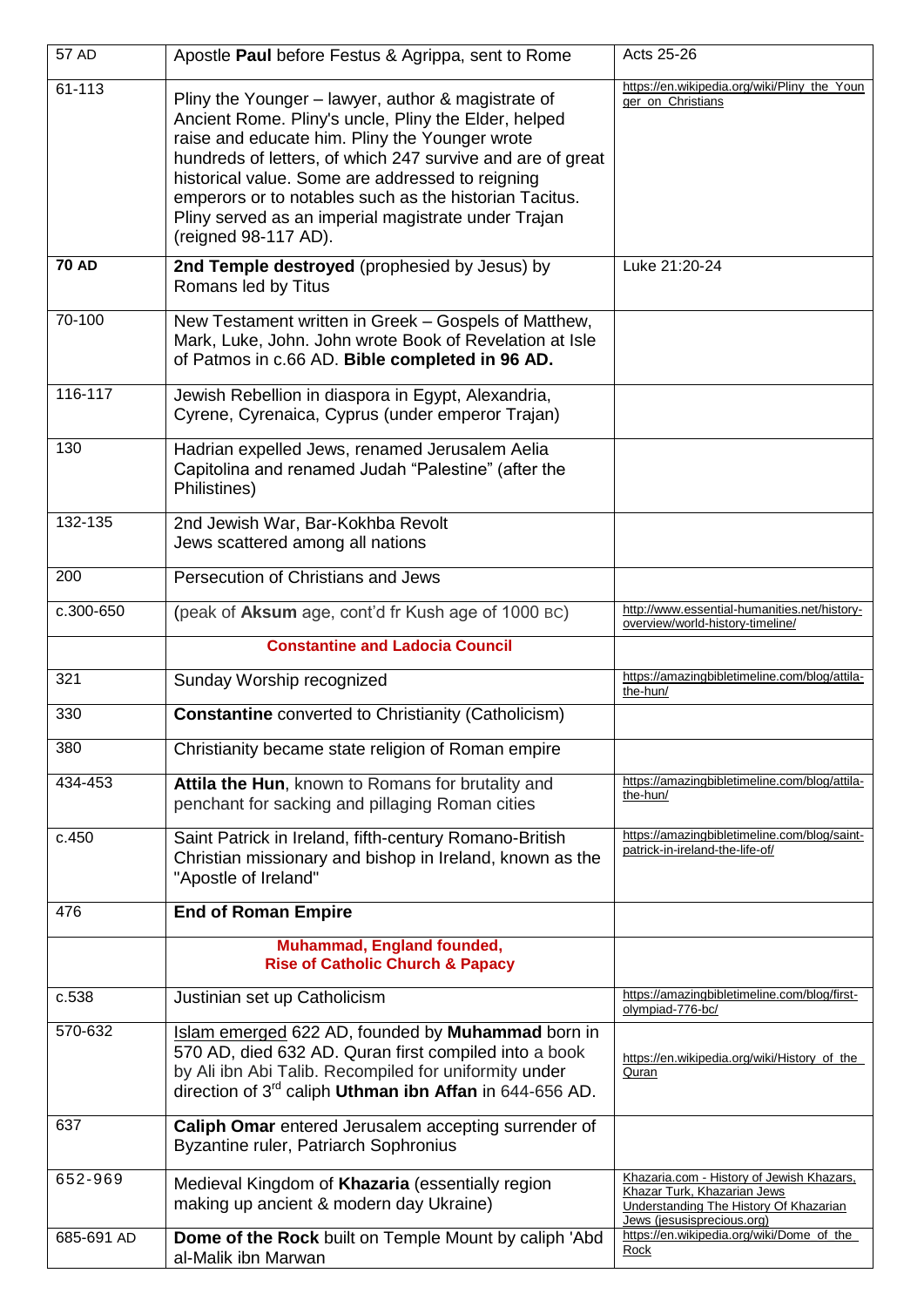| 762 AD       | Bagdad founded                                                                                                                                                                                                                                                                                                                                                                                                          |                                                                                                    |
|--------------|-------------------------------------------------------------------------------------------------------------------------------------------------------------------------------------------------------------------------------------------------------------------------------------------------------------------------------------------------------------------------------------------------------------------------|----------------------------------------------------------------------------------------------------|
| 800          | Charlemagne restored West Roman empire                                                                                                                                                                                                                                                                                                                                                                                  |                                                                                                    |
| 862          | History of Russia began with the establishment of the<br>Rus' state in the north in 862                                                                                                                                                                                                                                                                                                                                 | History of Russia - Wikipedia<br>History of Russia (PARTS 1-5) - Rurik to<br>Revolution - YouTube  |
| 900-1100     | Maya power in New Mexico collapsed                                                                                                                                                                                                                                                                                                                                                                                      | https://amazingbibletimeline.com/blog/maya<br>-power-in-mexico-collapses/                          |
| 900          | Block-printing invented by Feng-To in China                                                                                                                                                                                                                                                                                                                                                                             |                                                                                                    |
| 927          | Kingdom of England founded                                                                                                                                                                                                                                                                                                                                                                                              | https://en.wikipedia.org/wiki/Kingdom_of_E<br>ngland                                               |
| 1054         | Total separation of Greek and Roman Church                                                                                                                                                                                                                                                                                                                                                                              |                                                                                                    |
| 1059         | Decree of election of Popes                                                                                                                                                                                                                                                                                                                                                                                             | https://avalon.law.yale.edu/medieval/papale<br>l.asp                                               |
|              | <b>Jews persecuted</b>                                                                                                                                                                                                                                                                                                                                                                                                  |                                                                                                    |
| 1087-1294    | Jews terribly persecuted                                                                                                                                                                                                                                                                                                                                                                                                |                                                                                                    |
| 1099-1187    | Christian Crusaders occupied Jerusalem, claimed it as<br>a major religious site                                                                                                                                                                                                                                                                                                                                         |                                                                                                    |
| 1113-1150    | Emperor Suryavarman II ruled Cambodia, built Angkor<br>Wat temple complex, 402 acres, originally dedicated to<br>Hinduism and later Buddhism by end 12th century                                                                                                                                                                                                                                                        | https://en.wikipedia.org/wiki/Angkor_Wat                                                           |
| 1187         | Salladin captured Jerusalem from the Crusaders                                                                                                                                                                                                                                                                                                                                                                          |                                                                                                    |
| 1206-1260    | The Mongol Empire - From time Temujin was elected<br>by unified tribes to become Genghis Khan to the great<br>khan Ogodei who stopped short of conquering Hungary,<br>to Mongke Khan a descendant of Genghis Khan, 1260<br>Egypt was about to be conquered. Empire ended with<br>Kublai Khan. Last Mongol emperor, Togontemür, fled<br>into the steppes and died there in 1370, ending 100<br>years of rule over China. | https://en.wikipedia.org/wiki/Mongol_Empire                                                        |
| 1215         | June, sealing of Magna Carta - first document in writing<br>that king and his government was not above the law                                                                                                                                                                                                                                                                                                          | https://en.wikipedia.org/wiki/Magna_Carta                                                          |
| 1229-1244    | Crusaders recaptured Jerusalem twice                                                                                                                                                                                                                                                                                                                                                                                    |                                                                                                    |
| 1271-1324    | Marco Polo                                                                                                                                                                                                                                                                                                                                                                                                              | https://www.wikiwand.com/en/Marco_Polo                                                             |
| 1290         | Jews driven from England                                                                                                                                                                                                                                                                                                                                                                                                |                                                                                                    |
| 1299         | <b>Ottoman Empire founded</b>                                                                                                                                                                                                                                                                                                                                                                                           | https://www.britannica.com/place/Ottoman-<br>Empire                                                |
| 1346-1352    | The Black Death, bubonic plague epidemic that struck<br>Europe and Asia, about 10 million people died                                                                                                                                                                                                                                                                                                                   | https://www.nationalgeographic.com/scienc<br>e/article/the-plague                                  |
| 1359-1653    | European colonisation by Ottomans - conquered<br>South Eastern Europe, the Middle East and much of<br>Northern & Eastern Africa                                                                                                                                                                                                                                                                                         | History of colonialism - Wikipedia                                                                 |
| 1371-1433    | Admiral Zheng He or Cheng Ho                                                                                                                                                                                                                                                                                                                                                                                            | https://www.britannica.com/biography/Zhen<br>g-He                                                  |
| 1395         | Jews driven from France                                                                                                                                                                                                                                                                                                                                                                                                 |                                                                                                    |
| 1400         | European slave trade began                                                                                                                                                                                                                                                                                                                                                                                              |                                                                                                    |
|              | <b>Aztec Empire, Columbus voyages to Americas</b>                                                                                                                                                                                                                                                                                                                                                                       |                                                                                                    |
| 1400-1519 AD | Aztec Empire, or the Triple Alliance was an alliance of<br>3 city-states: Mexico-Tenochtitlan, Tetzcoco, &Tlacopan.<br>These three city-states ruled that area in & around                                                                                                                                                                                                                                              | https://www.worldhistory.org/Aztec_Civilizat<br>ion/<br>https://en.wikipedia.org/wiki/Aztec_Empire |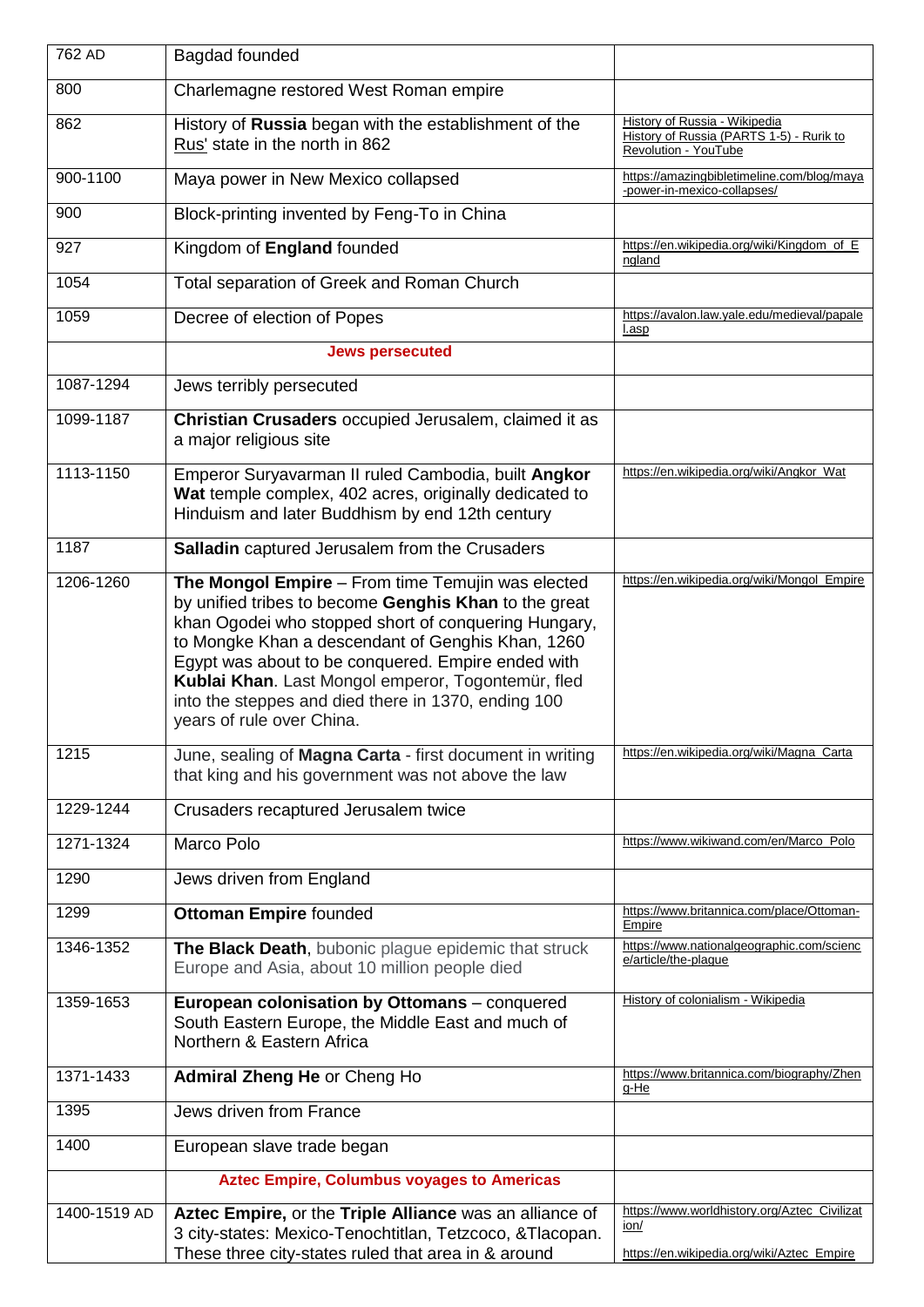|             | the Valley of Mexico fr 1428, until the combined forces of<br>the Spanish conquistadores and their native allies, under<br>the name of Hernán Cortés, defeated them in 1521.                                              |                                                                                             |
|-------------|---------------------------------------------------------------------------------------------------------------------------------------------------------------------------------------------------------------------------|---------------------------------------------------------------------------------------------|
| 1415 AD     | European colonisation by Portugese - conquered<br>Ceuta, Morocco and other African territories and islands                                                                                                                | History of colonialism - Wikipedia                                                          |
| 1452-1485   | Richard III, King of England at 31 years old                                                                                                                                                                              | https://www.britannica.com/biography/Richa<br>rd-III-king-of-England                        |
| c.1469      | Sikhism emerged, founded by Guru Nanak                                                                                                                                                                                    | https://www.bl.uk/sacred-texts/articles/origins-and-<br>development-of-sikh-faith-the-gurus |
| 1478-1834   | <b>Spanish Inquisition</b>                                                                                                                                                                                                | https://www.britannica.com/summary/Spani<br>sh-Inquisition-Key-Facts                        |
| 1489-1546   | <b>Teachings of Martin Luther</b>                                                                                                                                                                                         |                                                                                             |
| 1492        | Jews driven from Spain and Sicily                                                                                                                                                                                         |                                                                                             |
|             | - Columbus landed in the Americas on October 12 for<br>first time on an island in the Bahamas                                                                                                                             | https://www.gilderlehrman.org/news/columb<br>us-lands-america-day-1492                      |
| 1494        | European colonisation by Spanish & Portugese -<br>conquered the Americas                                                                                                                                                  | History of colonialism - Wikipedia                                                          |
| 1498        | Vasco da Gama sailed round the Cape of Good Hope,<br>established first direct sea route from Europe to India                                                                                                              | European colonisation of Southeast Asia -<br>Wikipedia                                      |
| 1500s       | Jesuits spread Christianity to China                                                                                                                                                                                      |                                                                                             |
| 1511        | European colonisation by Portugese - conquered<br>Malacca led by Afonso de Albuquerque                                                                                                                                    | European colonisation of Southeast Asia -<br>Wikipedia                                      |
| 1517        | Ottoman Empire captured Jerusalem and Suleiman the<br>Magnificent rebuilt walls from 1538-1541                                                                                                                            |                                                                                             |
| 1517        | Slavery introduced into West Indies                                                                                                                                                                                       |                                                                                             |
|             | 1st Ed. of Old Bible, Salem Witchcraft                                                                                                                                                                                    |                                                                                             |
| 1534-1814   | European colonisation by French - "1st French<br><b>Colonial Empire"</b> began when Cartier claimed Gaspé<br>Bay northeast coast of Gaspé Peninsula, Quebec until<br>1814, by which time most of it had been lost or sold | French colonial empire - Wikipedia                                                          |
| 1535        | First edition of the Old Bible by Cloverdale                                                                                                                                                                              |                                                                                             |
| 1564 - 1616 | William Shakespeare, greatest writer in English language                                                                                                                                                                  | https://en.wikipedia.org/wiki/William_Shake<br>speare                                       |
| 1572        | Massacre of St. Bartholomew                                                                                                                                                                                               | https://en.wikipedia.org/wiki/Bartholomew_t<br>he Apostle                                   |
| 1599        | Oliver Cromwell born, Lord Protector or head of state of<br>Commonwealth of England, Scotland and Ireland                                                                                                                 | https://en.wikipedia.org/wiki/Oliver_Cromwe<br>Ш                                            |
|             | European colonisation by Spain – conquered<br>Philippines                                                                                                                                                                 | European colonisation of Southeast Asia -<br>Wikipedia                                      |
| 1606        | Dutch-Portuguese War, Ships battled over control of<br>Malacca                                                                                                                                                            | European colonisation of Southeast Asia -<br>Wikipedia                                      |
| 1619        | Slavery began in America, ended in 1865                                                                                                                                                                                   |                                                                                             |
|             | <b>European colonisation by Dutch</b> – conquered city of<br>Sunda Kelapa through Dutch East India Company,<br>renamed it Batavia (now Jakarta)                                                                           | European colonisation of Southeast Asia -<br>Wikipedia                                      |
| 1640-1660   | <b>English Revolution</b>                                                                                                                                                                                                 | Understanding The History Of Khazarian<br>Jews (jesusisprecious.org)                        |
| 1641 AD     | European colonisation by Dutch - conquered Malacca<br>by defeating the Portuguese                                                                                                                                         | European colonisation of Southeast Asia -<br>Wikipedia                                      |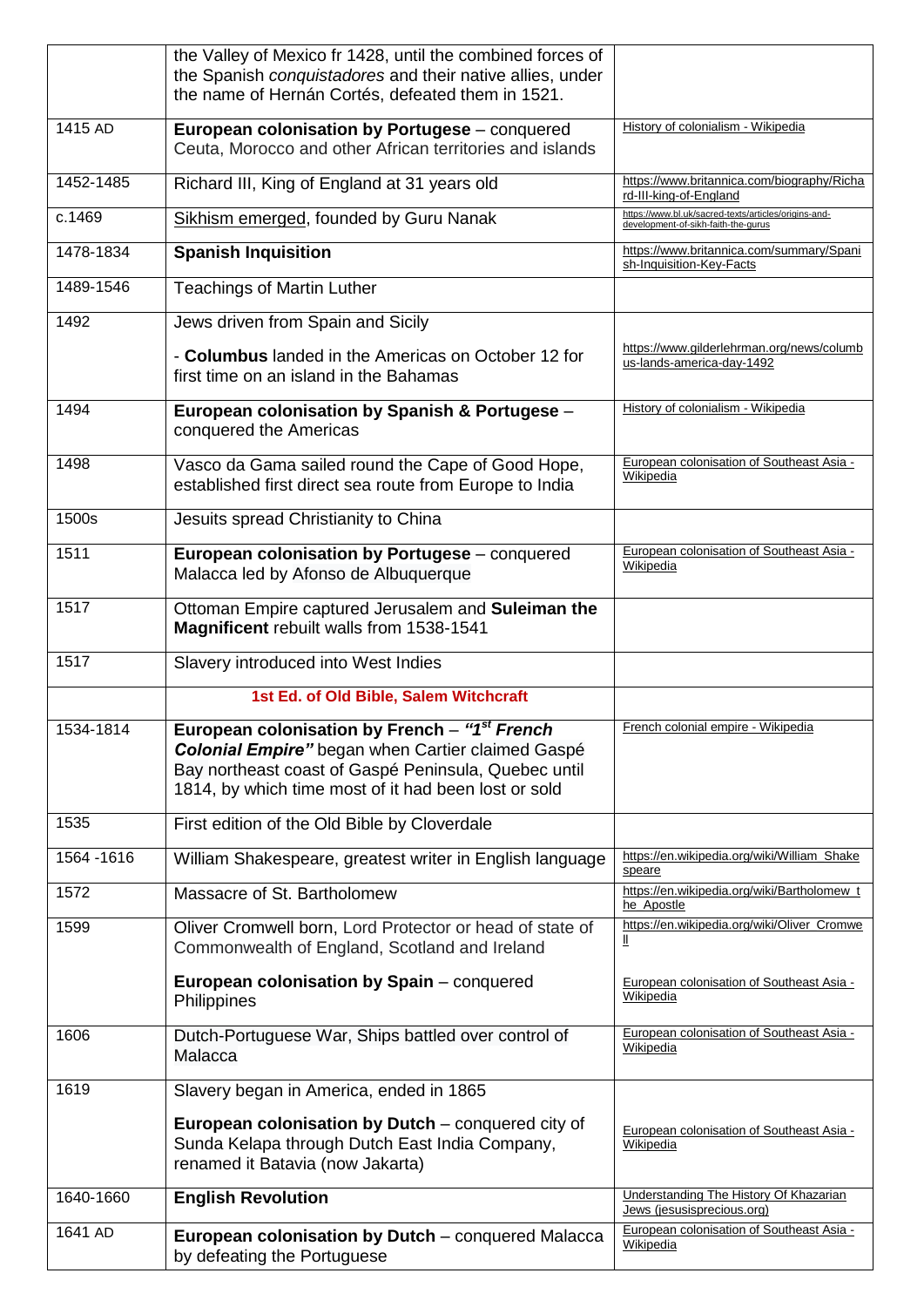| 1643 AD     | Confederation of N. England Colonies                                                                                                                                                                                                                                      |                                                                              |
|-------------|---------------------------------------------------------------------------------------------------------------------------------------------------------------------------------------------------------------------------------------------------------------------------|------------------------------------------------------------------------------|
| 1655        | European colonisation by British - conquered<br>Jamaica                                                                                                                                                                                                                   | British Empire   History, Countries, Map.<br>Size, & Facts   Britannica      |
| 1661        | European colonisation by British - established first<br>permanent British settlement on African continent at<br>James Island in the Gambia River.<br>// Slave trading had begun earlier in Sierra Leone, but<br>that region did not become British possession until 1787. | British Empire   History, Countries, Map,<br>Size, & Facts   Britannica      |
| 1670        | European colonisation by British - established<br>American colonies in New England, Virginia, Maryland &<br>settlements in Bermudas, Honduras, Antigua, Barbados,<br>Nova Scotia.                                                                                         | British Empire   History, Countries, Map,<br>Size, & Facts   Britannica      |
|             | 1670s - Hudson's Bay Company established itself in<br>what became north-western Canada                                                                                                                                                                                    | British Empire   History, Countries, Map.<br>Size, & Facts   Britannica      |
| 1692 - 1693 | Salem witchcraft trials                                                                                                                                                                                                                                                   | https://en.wikipedia.org/wiki/Salem_witch_tr<br>ials                         |
|             | Benjamin Franklin, Electricity, Dec. of Independence,<br><b>Slavery ended in America, Telephone</b>                                                                                                                                                                       |                                                                              |
| 1706-1790   | <b>Benjamin Franklin</b><br>One of the founding fathers, helped draft the Declaration<br>of Independence of 1776                                                                                                                                                          |                                                                              |
|             | <b>Founding Fathers of USA:</b><br>George Washington, Alexander Hamilton, Benjamin<br>Franklin, John Adams, Samuel Adams, Thomas<br>Jefferson, James Madison, John Jay                                                                                                    | https://www.biography.com/people/groups/f<br>ounding-fathers                 |
| 1732-1799   | <b>George Washington</b><br>1st President of USA                                                                                                                                                                                                                          |                                                                              |
| 1743-1826   | <b>Thomas Jefferson</b><br>Principal drafter of the Declaration of Independence<br>3rd President of the United States 1801-1809.                                                                                                                                          |                                                                              |
|             | Mayer Amschel Bauer (Rothschild) born 1744 (son of<br>Moses Amschel Bauer), opened rare coin shop in<br>Frankfurt, Germany - Red Shield                                                                                                                                   | https://en.wikipedia.org/wiki/Mayer Amsche<br>Rothschild                     |
| 1757        | Electricity discovered, Benjamin Franklin (kite experim't)                                                                                                                                                                                                                |                                                                              |
|             | # Alexander Lodygin 1847-1923, invented<br>incandescent light bulb using filament # Harvey Hubbell<br>1857-1927, invented detachable electric plug, pull-chain<br>electrical light socket                                                                                 |                                                                              |
| 1773-1775   | First Black Baptist Church in America                                                                                                                                                                                                                                     |                                                                              |
| 1775-1783   | American Revolutionary War                                                                                                                                                                                                                                                | https://en.wikipedia.org/wiki/American_Rev<br>olutionary_War                 |
| 1776        | <b>U.S. Declaration of Independence</b>                                                                                                                                                                                                                                   | https://www.archives.gov/founding-<br>docs/declaration-transcript            |
|             | May 1, 1st Illuminati lodge formed                                                                                                                                                                                                                                        | https://www.britannica.com/topic/Freemaso<br>nry                             |
| 1786        | European colonisation by British - took Penang                                                                                                                                                                                                                            | British Colonial History and its impact on<br>Penang (penang-traveltips.com) |
| 1789-1799   | <b>French Revolution</b>                                                                                                                                                                                                                                                  | https://en.wikipedia.org/wiki/French_Revolu<br>tion                          |
| 1792        | France became Republic                                                                                                                                                                                                                                                    | https://en.wikipedia.org/wiki/French_First_R<br>epublic                      |
| 1806 AD     | European colonisation by British - acquired Cape of<br>Good Hope (now in S. Africa), & South African interior                                                                                                                                                             | British Empire   History, Countries, Map.<br>Size, & Facts   Britannica      |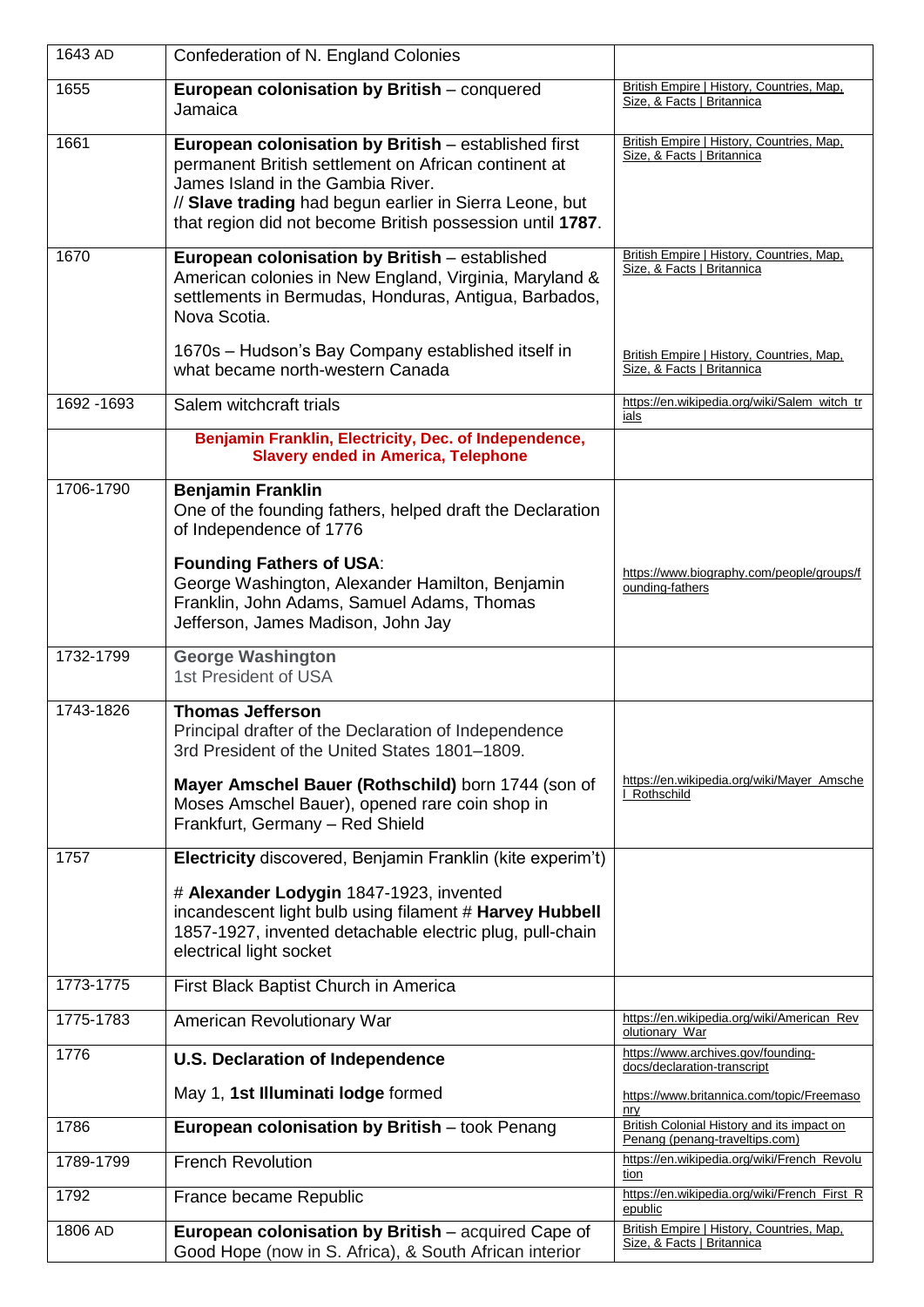|           | opened up by Boer&British pioneers under British control                                                                                                                                                                                                         |                                                                                                               |
|-----------|------------------------------------------------------------------------------------------------------------------------------------------------------------------------------------------------------------------------------------------------------------------|---------------------------------------------------------------------------------------------------------------|
| 1814 AD   | "1 <sup>st</sup> French Colonial Empire" ended, by which time<br>most of its territories had been lost or sold                                                                                                                                                   | French colonial empire - Wikipedia                                                                            |
| 1815      | June 15, Nathan Mayer Rothschild (based in England)<br>profited immensely from the Battle of Waterloo, 'cleaned<br>out' the Stock Exchange and Bank of England<br>// June 18, Napoleon Bonaparte lost the Battle of<br>Waterloo to Duke of Wellington in Belgium | https://www.nationalgeographic.com/history<br>/history-magazine/article/why-napoleon-<br>lost-battle-waterloo |
| 1815-1948 | European colonisation by British - established British<br>Ceylon (now Sri Lanka)                                                                                                                                                                                 |                                                                                                               |
| 1818-1883 | Karl Marx, German philosopher, best-known for 'The<br><b>Communist Manifesto'</b>                                                                                                                                                                                | https://en.wikipedia.org/wiki/Karl_Marx                                                                       |
| 1819      | European colonisation by British - took Singapore                                                                                                                                                                                                                |                                                                                                               |
| 1824      | European colonisation by British - Malacca ceded to<br><b>British by Anglo-Dutch Treaty</b>                                                                                                                                                                      |                                                                                                               |
| 1824-1948 | European colonisation by British - established British<br><b>Burma</b>                                                                                                                                                                                           |                                                                                                               |
| 1830-1980 | European colonisation by French - "2 <sup>nd</sup> French<br><b>Colonial Empire"</b> began with conquest of Algiers by the<br>Mediterranean Sea until independence of Vanuatu                                                                                    | French colonial empire - Wikipedia                                                                            |
| 1830      | Greece independent                                                                                                                                                                                                                                               |                                                                                                               |
| 1832      | British abolished W. Indies slavery                                                                                                                                                                                                                              |                                                                                                               |
| 1842-1997 | European colonisation by British - established British<br>Hong Kong                                                                                                                                                                                              |                                                                                                               |
| c.1844    | Bahaism emerged, founded by Baha'u'llah                                                                                                                                                                                                                          | https://www.bl.uk/sacred-<br>texts/articles/central-figures-of-the-bahai-<br>faith                            |
| 1847-1922 | Alexander Graham Bell, inventor of the telephone                                                                                                                                                                                                                 |                                                                                                               |
| 1848      | European colonisation by British - established Crown<br>Colony of Labuan on island of Borneo after acquisition<br>from Sultanate of Brunei                                                                                                                       | Crown Colony of Labuan - Wikipedia                                                                            |
| 1856-1943 | Nikola Tesla, best known for design of modern<br>alternating current electricity supply system                                                                                                                                                                   | https://en.wikipedia.org/wiki/Nikola_Tesla                                                                    |
| c.1859    | Darwinism /Theory of Evolution & Natural Selection<br>emerged, founded by Charles Darwin                                                                                                                                                                         | https://plato.stanford.edu/entries/darwinism/                                                                 |
| 1865      | Slavery ended in America                                                                                                                                                                                                                                         |                                                                                                               |
| 1886      | First motor car, invented by Carl Benz, first public<br>viewing of three-wheeled Benz car in July                                                                                                                                                                |                                                                                                               |
| 1886-1937 | European colonisation by British - British Burma<br>merged with India (which included Pakistan &<br>Bangladesh)                                                                                                                                                  | british colonisation of asia - Search<br>(bing.com)                                                           |
| 1870-1924 | Vladimir Lenin, founder of communist Russia                                                                                                                                                                                                                      | https://en.wikipedia.org/wiki/Vladimir_Lenin                                                                  |
| c.1871    | Animism emerged, belief of innumerable spiritual beings<br>concerned with human affairs and capable of helping or<br>harming human interests                                                                                                                     | https://www.anthroencyclopedia.com/entry/<br>animism                                                          |
| 1876 AD   | Telephone invented, Alexander Graham Bell                                                                                                                                                                                                                        |                                                                                                               |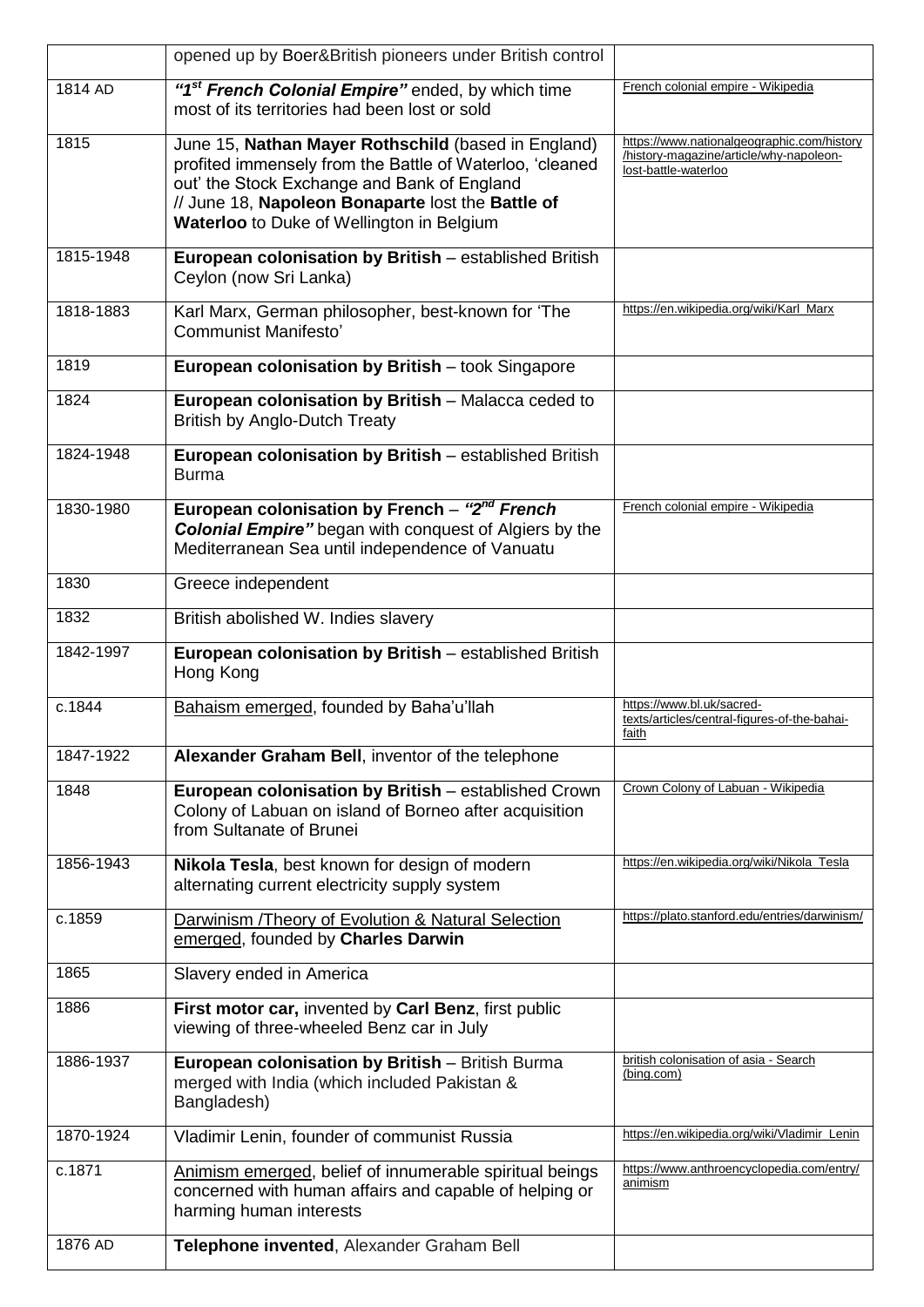| 1889-1945 AD      | Adolf Hitler, dictator of Germany from 1933 to 1945                                                                                                                                                                                                                                                                                                                                                                                                    | https://en.wikipedia.org/wiki/Adolf_Hitler                                                                                                                                                                                                                                   |
|-------------------|--------------------------------------------------------------------------------------------------------------------------------------------------------------------------------------------------------------------------------------------------------------------------------------------------------------------------------------------------------------------------------------------------------------------------------------------------------|------------------------------------------------------------------------------------------------------------------------------------------------------------------------------------------------------------------------------------------------------------------------------|
| 1893-1976         | Mao Zedong, founding father of People's Republic China                                                                                                                                                                                                                                                                                                                                                                                                 | https://en.wikipedia.org/wiki/Mao_Zedong                                                                                                                                                                                                                                     |
| 1908              | Mass-production of motor cars began by Henry Ford<br>with Ford Model T                                                                                                                                                                                                                                                                                                                                                                                 |                                                                                                                                                                                                                                                                              |
| 1911              | <b>Chinese Revolution</b>                                                                                                                                                                                                                                                                                                                                                                                                                              |                                                                                                                                                                                                                                                                              |
| 1913              | Dec 23, The Federal Reserve System created with the<br>enactment of the Federal Reserve Act. Passing of the<br>Act was controversial as it was passed after 30 Senators<br>were away from Congress, rushing home for Christmas.<br>European colonisation by British - conquered Burma                                                                                                                                                                  | https://en.wikipedia.org/wiki/Federal_Reser<br>ve<br>The Hidden History of the Incredibly Evil<br>Khazarian Mafia - Veterans Today   Military<br>Foreign Affairs Policy Journal for<br><b>Clandestine Services</b><br>European colonisation of Southeast Asia -<br>Wikipedia |
| 1914-1918         | <b>World War I</b>                                                                                                                                                                                                                                                                                                                                                                                                                                     | https://en.wikipedia.org/wiki/World_War_I                                                                                                                                                                                                                                    |
| 1915              | The Armenian Genocide                                                                                                                                                                                                                                                                                                                                                                                                                                  | https://www.britannica.com/event/Armenian<br>-Genocide                                                                                                                                                                                                                       |
| 1917              | British captured Jerusalem in World War I                                                                                                                                                                                                                                                                                                                                                                                                              |                                                                                                                                                                                                                                                                              |
|                   | <b>Russian Revolution</b>                                                                                                                                                                                                                                                                                                                                                                                                                              | https://en.wikipedia.org/wiki/Russian_Revol<br>ution                                                                                                                                                                                                                         |
| 1918              | Russia became Republic<br>-Spanish Flu Pandemic                                                                                                                                                                                                                                                                                                                                                                                                        | https://en.wikipedia.org/wiki/Spanish_flu                                                                                                                                                                                                                                    |
| 1921              | <b>Council of Foreign Relations (CFR) founded</b>                                                                                                                                                                                                                                                                                                                                                                                                      | https://www.cfr.org/                                                                                                                                                                                                                                                         |
| 1922              | Beginning of formation of the Soviet Union (USSR)                                                                                                                                                                                                                                                                                                                                                                                                      | Soviet Union - Wikipedia                                                                                                                                                                                                                                                     |
| 1927              | Electronic television first successfully demonstrated in<br>San Francisco on Sept 7, system designed by Philo<br>Taylor Farnsworth, 21 y/o inventor who lived without<br>electricity until he was 14                                                                                                                                                                                                                                                   |                                                                                                                                                                                                                                                                              |
| 1929              | <b>Stock Market Crash &amp; Great Depression</b>                                                                                                                                                                                                                                                                                                                                                                                                       | https://en.wikipedia.org/wiki/Wall_Street_Cr<br>ash_of_1929                                                                                                                                                                                                                  |
| 1939-1945         | <b>World War II</b>                                                                                                                                                                                                                                                                                                                                                                                                                                    | https://en.wikipedia.org/wiki/World_War_II                                                                                                                                                                                                                                   |
| 1941-1945         | The Holocaust, genocide of European Jews by Nazi<br>Germany whose dictator was Adolf Hitler                                                                                                                                                                                                                                                                                                                                                            | https://en.wikipedia.org/wiki/The_Holocaust                                                                                                                                                                                                                                  |
| 1945-1949         | Chinese Civil War                                                                                                                                                                                                                                                                                                                                                                                                                                      | https://en.wikipedia.org/wiki/Chinese_Civil_<br>War                                                                                                                                                                                                                          |
| 1945              | Atomic bombs on Hiroshima and Nagasaki, Japan                                                                                                                                                                                                                                                                                                                                                                                                          |                                                                                                                                                                                                                                                                              |
| 1946              | Italy became Republic                                                                                                                                                                                                                                                                                                                                                                                                                                  |                                                                                                                                                                                                                                                                              |
| $19\overline{48}$ | <b>State of Israel established</b>                                                                                                                                                                                                                                                                                                                                                                                                                     | https://en.wikipedia.org/wiki/History_of_Isra<br>el                                                                                                                                                                                                                          |
| 1949              | Communist Republic China established                                                                                                                                                                                                                                                                                                                                                                                                                   |                                                                                                                                                                                                                                                                              |
|                   | April 4 - NATO formed in Washington, D.C., United<br>States with headquarters in Brussels, Belgium<br>//Original members: Belgium, Canada, Denmark, France,<br>Iceland, Italy, Luxembourg, Netherlands, Norway,<br>Portugal, United Kingdom, & United States The North<br>Atlantic Treaty Organization, also called North Atlantic<br>Alliance, is an inter-governmental military alliance.<br>//US cold war (geopolitical tension) w/ Russia began in | NATO   Founders, History, Purpose,<br>Countries, Map, & Facts   Britannica<br>Cold War - Wikipedia                                                                                                                                                                           |
| 1950-1953         | Mar 12, 1947 & supposed to have ended in Dec 26, 1991<br>Korean War                                                                                                                                                                                                                                                                                                                                                                                    | https://en.wikipedia.org/wiki/Korean_War                                                                                                                                                                                                                                     |
| 1955-1975         | Vietnam War                                                                                                                                                                                                                                                                                                                                                                                                                                            | https://en.wikipedia.org/wiki/Vietnam_War                                                                                                                                                                                                                                    |
| 1957 AD           | First into space Russian Sputnik                                                                                                                                                                                                                                                                                                                                                                                                                       |                                                                                                                                                                                                                                                                              |
|                   |                                                                                                                                                                                                                                                                                                                                                                                                                                                        |                                                                                                                                                                                                                                                                              |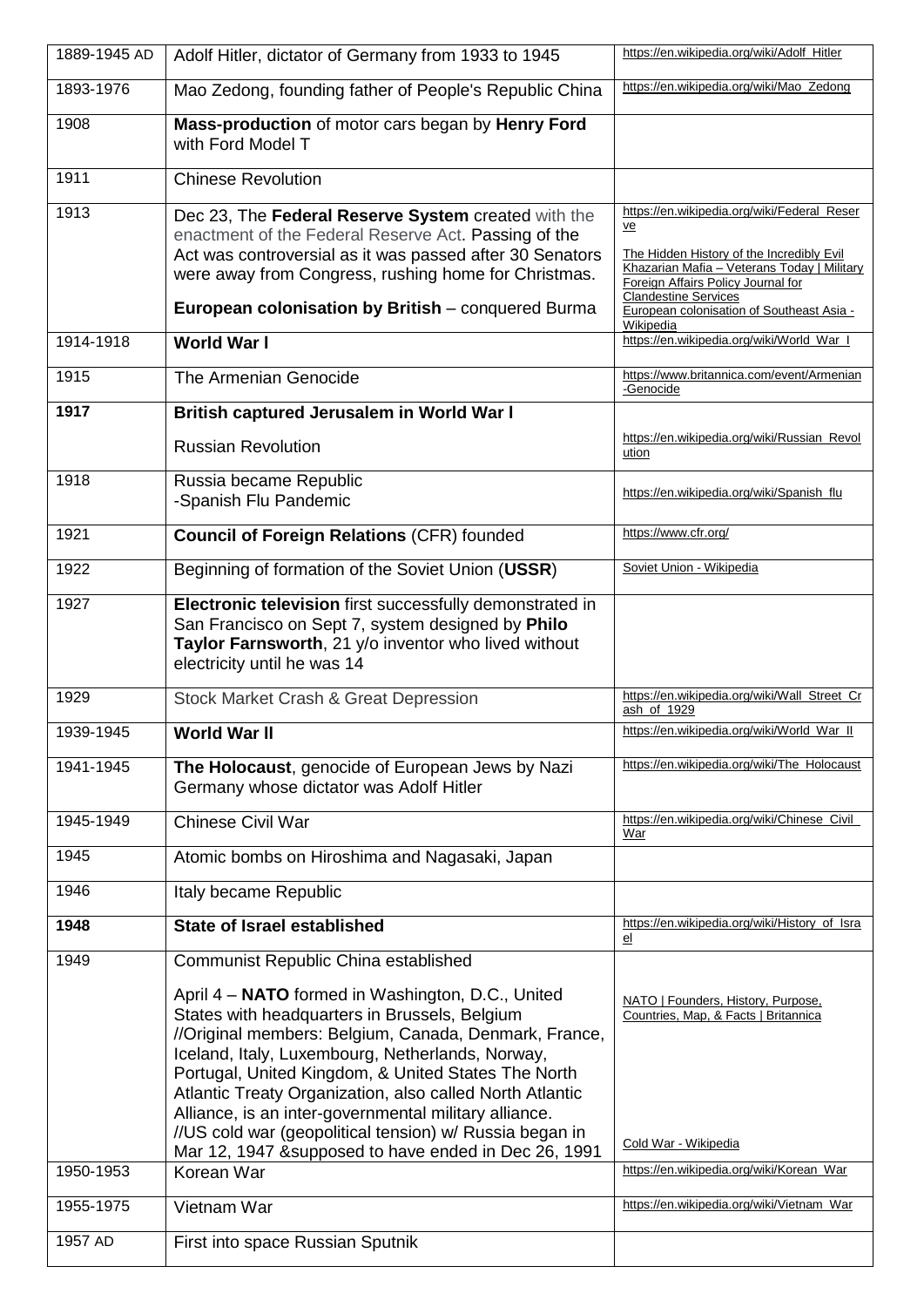| 1961-1989 AD | Berlin Wall - constructed to divide Germany into East &<br>West, 155 km long, 4 m high                                                                                                                                                                                                                                                                                                                     |                                                       |
|--------------|------------------------------------------------------------------------------------------------------------------------------------------------------------------------------------------------------------------------------------------------------------------------------------------------------------------------------------------------------------------------------------------------------------|-------------------------------------------------------|
| 1967         | Six-Day War, June 6 East Jerusalem liberated from<br>Jordanian rule                                                                                                                                                                                                                                                                                                                                        | https://en.wikipedia.org/wiki/Six-Day_War             |
| 1969         | U.S. astronauts landed on the moon                                                                                                                                                                                                                                                                                                                                                                         |                                                       |
| 1971         | World Economic Forum (WEF) formed. Founded by<br>Klaus Schwab on 24 January & based in Cologny,<br>canton of Geneva, Switzerland.                                                                                                                                                                                                                                                                          | https://www.weforum.org/                              |
| 1973         | First mobile phone by Motorola                                                                                                                                                                                                                                                                                                                                                                             |                                                       |
| 1974         | First personal computer developed, called the Altair by<br>small firm named MITS, used Intel Corporation's 8080<br>microprocessor, popular among computer hobbyists                                                                                                                                                                                                                                        |                                                       |
| 1975-1979    | Cambodian genocide, Khmer Rouge regime, Pol Pot                                                                                                                                                                                                                                                                                                                                                            | https://en.wikipedia.org/wiki/Cambodian_ge<br>nocide  |
| 1976         | First desktop computer built by Steve Wozniak,<br>originally called The Apple Computer 1, later known as<br>Apple I or Apple-1                                                                                                                                                                                                                                                                             |                                                       |
|              | April 1977 Steve Wozniak and Steve Jobs introduced<br>Apple II, successor to Apple 1                                                                                                                                                                                                                                                                                                                       |                                                       |
| 1980         | March 22, Georgia Guidestones erected in Elbert<br>County, Georgia, USA                                                                                                                                                                                                                                                                                                                                    | https://en.wikipedia.org/wiki/Georgia_Guide<br>stones |
|              | "2 <sup>nd</sup> French colonial empire" ended with the<br>independence of Vanuatu.                                                                                                                                                                                                                                                                                                                        | French colonial empire - Wikipedia                    |
| 1981         | IBM launched its first personal computer called IBM PC,<br>Succeeded by IBM PC XT in 1983, followed by IBM PC<br>AT in 1984                                                                                                                                                                                                                                                                                |                                                       |
| 1982         | Ark of the Covenant (Throne of God on Earth)<br><u>discovered</u>                                                                                                                                                                                                                                                                                                                                          |                                                       |
|              | by Ron Wyatt on January 6, in a chamber directly below<br>Golgotha, the site where Jesus was crucified. The Ark<br>was not ready to be shown to the world. In 1995 six<br>rabbis tried to bring out the Ark but were tragically struck<br>dead in the passageway while on their way. With no<br>other option available, the Israeli authority of antiquities<br>sought Ron's help to retrieve the corpses. | https://www.ronwyatt.com/                             |
| 1983         | January 1, Internet officially birthed                                                                                                                                                                                                                                                                                                                                                                     |                                                       |
| 1984         | Jan 24 Apple Inc launched Apple Macintosh computer.<br>Launch preceded by promotion on Jan 22 at Super Bowl,<br>cushion with Apple logo on every seat in stadium. During<br>break Apple aired iconic 60-second TV commercial,<br>broadcasted only ONCE because of costly air-time.                                                                                                                         |                                                       |
|              | (Mount Sinai in modern-day Saudi Arabia found by Ron<br>Wyatt, location where God met with Moses in 1446 BC)                                                                                                                                                                                                                                                                                               | https://www.ronwyatt.com/                             |
| 1985         | Microsoft introduced first Windows Operating System                                                                                                                                                                                                                                                                                                                                                        |                                                       |
| 1986 AD      | April 26, Chernobyl disaster, nuclear accident near city of<br>Pripyat in north Ukrainian SSR in Soviet Union                                                                                                                                                                                                                                                                                              |                                                       |
|              | <b>Remains of Noah's ark found on Mt. Ararat in Eastern</b><br>Turkey by Ron Wyatt, the Flood happened in 3298 BC                                                                                                                                                                                                                                                                                          |                                                       |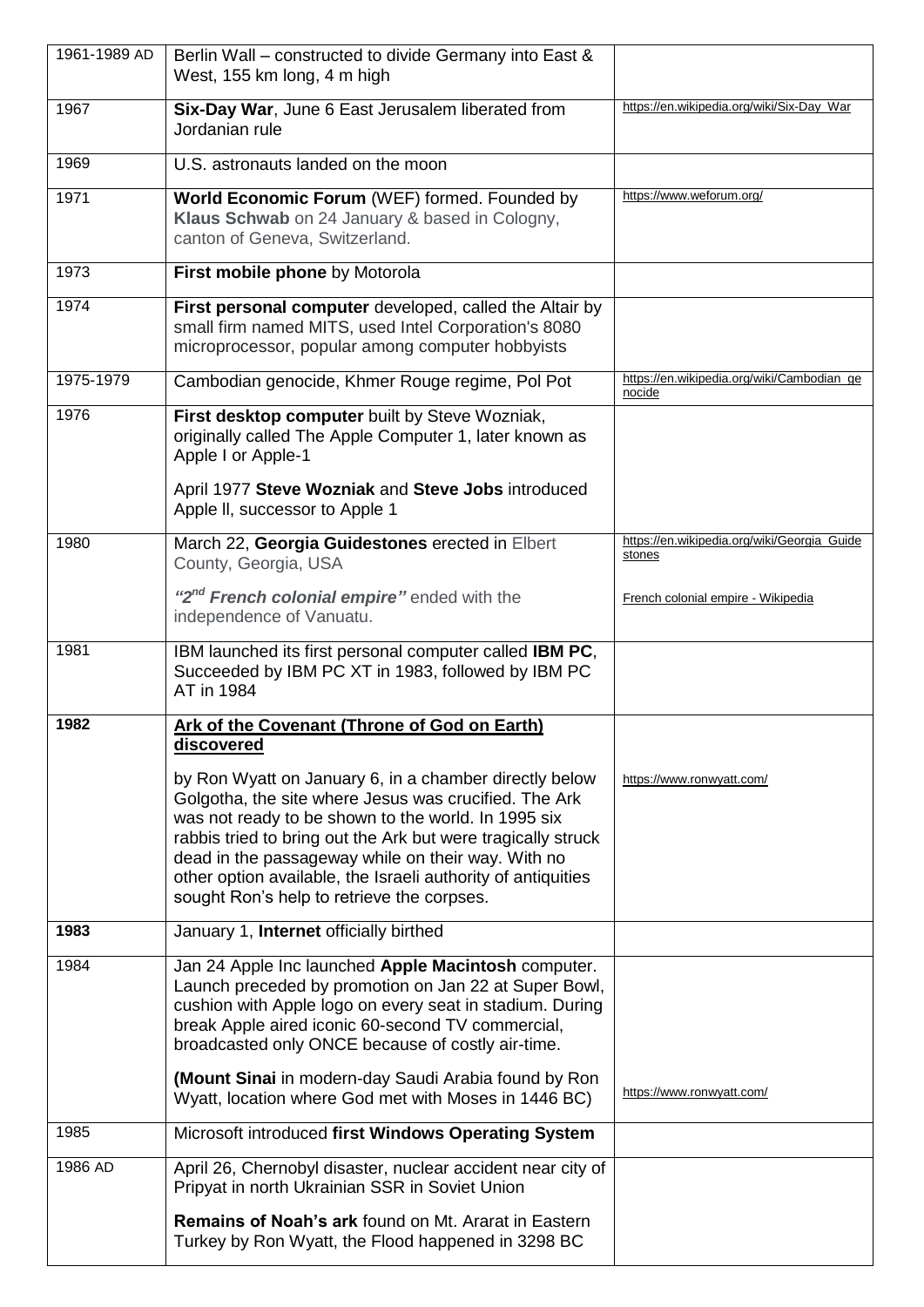| 1987 AD   | Site of Israelite slaves exodus fr Egypt & Red Sea                                                                                                                                                                                                       | https://www.ronwyatt.com/                                                  |
|-----------|----------------------------------------------------------------------------------------------------------------------------------------------------------------------------------------------------------------------------------------------------------|----------------------------------------------------------------------------|
|           | Crossing found by Ron Wyatt, event was in 1446 BC                                                                                                                                                                                                        |                                                                            |
| 1989      | Destroyed city of Sodom & Gomorrah in Jordan found<br>by Ron Wyatt, destruction took place in 2067 BC                                                                                                                                                    |                                                                            |
|           | // Nov - Berlin Wall demolished, West & East Germany<br>reunified                                                                                                                                                                                        |                                                                            |
| 1991      | Dec 25 - Dissolution of the Soviet Union (USSR), which<br>came into being in 1922                                                                                                                                                                        | Soviet Union - Wikipedia                                                   |
| 1994      | Rwandan Genocide                                                                                                                                                                                                                                         | https://en.wikipedia.org/wiki/Rwandan_geno<br>cide                         |
| 1999      | Y2K Scam (Millennium Bug), projected havoc in<br>computers & networks around world at start of Year 2000                                                                                                                                                 | https://en.wikipedia.org/wiki/Year_2000_pro<br>blem                        |
|           | Dec 14 - New building of European Union parliament<br>completed. Patterned after the un-completed Tower of<br>Babel by Nimrod in 2850 BC.                                                                                                                | Sinister Sites - The European Union<br>Parliament (bibliotecapleyades.net) |
| 2000      | Dot.com Bubble burst                                                                                                                                                                                                                                     |                                                                            |
|           | <b>21st Century</b>                                                                                                                                                                                                                                      |                                                                            |
| 2001      | September 11 Terrorist Attacks; Enron corporate fraud                                                                                                                                                                                                    | https://en.wikipedia.org/wiki/September_11<br>attacks                      |
| 2002      | <b>Stock Market Crashed</b>                                                                                                                                                                                                                              |                                                                            |
| 2003      | War on Terror against Iraq, Saddam Hussein captured                                                                                                                                                                                                      |                                                                            |
| 2004      | Dec 26, Indian Ocean earthquake & tsunami, 230,000<br>dead, hardest-hit India, Indonesia, Maldives, Sri Lanka,<br>Thailand. Malaysia, Myanmar, Seychelles, Somalia,<br>United Republic of Tanzania, In Japan 20,000 dead.                                | https://en.wikipedia.org/wiki/2004_Indian_O<br>cean_earthquake_and_tsunami |
| 2005      | China and India grew as world financial power                                                                                                                                                                                                            |                                                                            |
| 2006      | Hurricanes Katrina and Rita                                                                                                                                                                                                                              |                                                                            |
| 2007-2010 | Sub-Prime Housing Crisis and the Housing Bubble;<br>Collapse of Wall Street; global recession in 2009                                                                                                                                                    | https://en.wikipedia.org/wiki/Subprime_mort<br>gage_crisis                 |
|           | 1st iPhone introduced in June 29, 2007                                                                                                                                                                                                                   |                                                                            |
| 2008      | Bernard Madoff and the Biggest Ponzi Scheme in history                                                                                                                                                                                                   | https://en.wikipedia.org/wiki/Bernie_Madoff                                |
|           | Sept 10 - Large Hadron Collider (LHC) world's largest<br>& most powerful particle accelerator at CERN first<br>started up. Consisting of 27km ring of superconducting<br>magnets with number of accelerating structures to boost<br>energy of particles. | https://home.cern/science/accelerators/larg<br>e-hadron-collider           |
| 2009      | First Black U.S. president inaugurated, Barack Obama                                                                                                                                                                                                     |                                                                            |
| 2010      | Deepwater Horizon Oil Spill                                                                                                                                                                                                                              | https://en.wikipedia.org/wiki/Deepwater_Hor<br>izon_oil_spill              |
| 2011      | China became 2nd largest world economy, after USA<br>- March 11, Tsunami in Japan                                                                                                                                                                        | https://en.wikipedia.org/wiki/2011_T%C5%8<br>Dhoku_earthquake_and_tsunami  |
| 2013      | Pope Benedict XVI abdicated The Papal Throne                                                                                                                                                                                                             |                                                                            |
| 2014 AD   | Flight MH370 disappeared in March<br>// Maidan Coup in Ukraine, started in Nov 2013 & ended<br>in Jan 2014, Yanukovych OUT; Poroshenko IN.<br>// Oil prices crashed,                                                                                     | https://en.wikipedia.org/wiki/Malaysia_Airlin<br>es_Flight_370             |
|           | // ISIS declared Islamic Caliphate                                                                                                                                                                                                                       |                                                                            |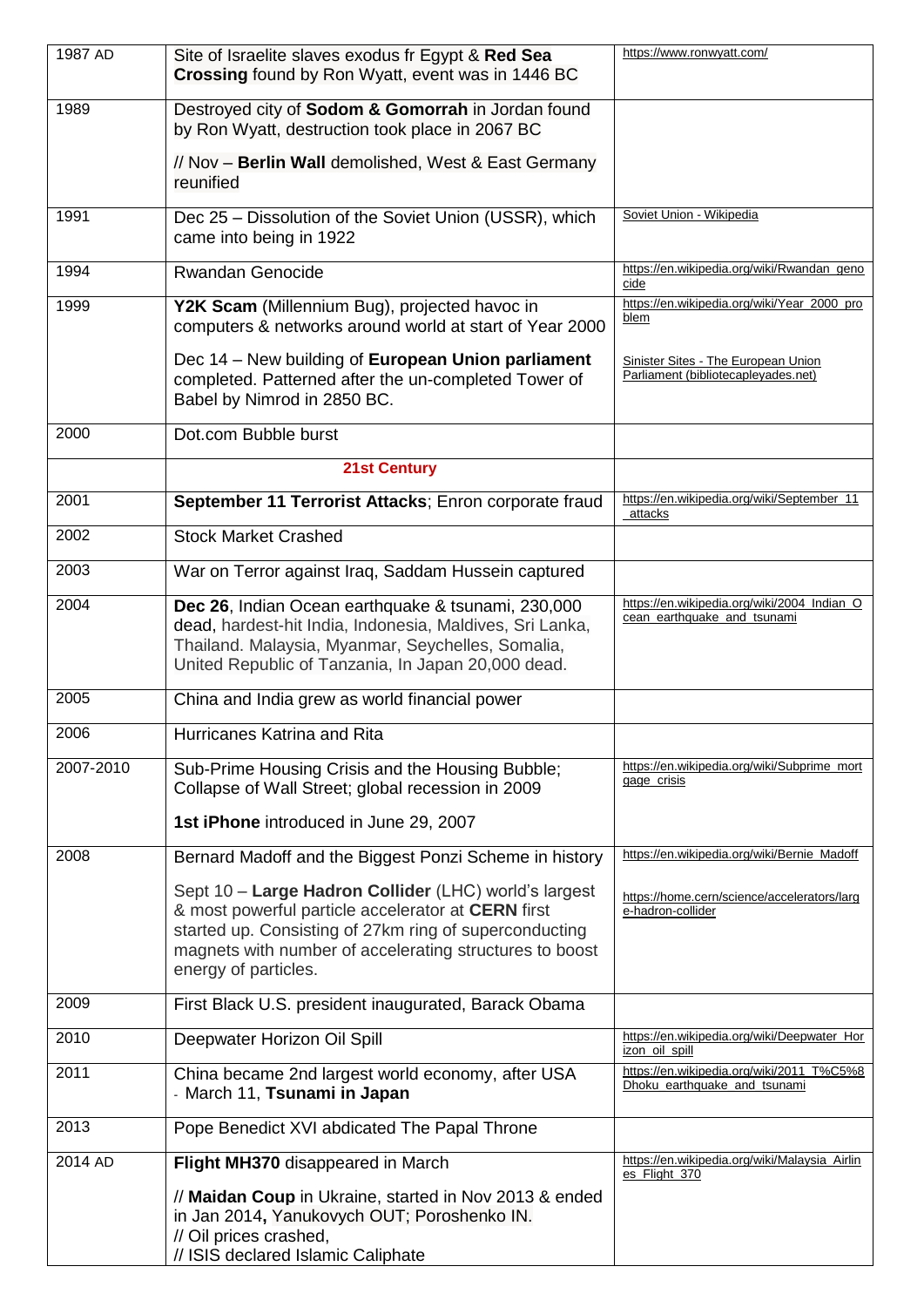| 2015 AD | Refugees crisis in Europe                                                                                                                                                                                                                                                                                                                                                               |                                                                                                                                                                   |
|---------|-----------------------------------------------------------------------------------------------------------------------------------------------------------------------------------------------------------------------------------------------------------------------------------------------------------------------------------------------------------------------------------------|-------------------------------------------------------------------------------------------------------------------------------------------------------------------|
| 2016    | Satanists unveiled 1-ton statute to hail satan, July 26                                                                                                                                                                                                                                                                                                                                 |                                                                                                                                                                   |
|         | Donald Trump elected 45th President of USA                                                                                                                                                                                                                                                                                                                                              |                                                                                                                                                                   |
| 2017    | US recognized Jerusalem as capital of Israel, Dec 6                                                                                                                                                                                                                                                                                                                                     |                                                                                                                                                                   |
| 2020    | *Covid-19 pandemic (global genocide by bio-<br>weapon) began; first identified in Wuhan, China in<br>December 2019                                                                                                                                                                                                                                                                      | https://en.wikipedia.org/wiki/COVID-<br>19_pandemic                                                                                                               |
|         | MSM, H'wood, talkshows, social media, bigtechs, etc.<br>(YouTube, Facebook, Twitter, Google, Apple, PayPal,<br>etc.) increased bias towards left-wing & Democrats<br>policies, activities. De-platforming, de-monetisation,<br>censorship of 'conservative content' went extreme.<br>// Social turmoil in America also increased, with uprisings<br>of ANTIFA, Black Lives Matter (BLM) |                                                                                                                                                                   |
|         | // Donald Trump secured great landslide votes, but<br>presidency stolen by Joe Biden with massive electoral<br>fraud and became 46th President of USA                                                                                                                                                                                                                                   |                                                                                                                                                                   |
| 2021    | Covid-19 pandemic genocide escalated into worldwide<br>tyranny, lockdowns, mandated vaccinations & passports.<br>Worldwide supply chain disruption. Crippling inflation.                                                                                                                                                                                                                |                                                                                                                                                                   |
|         | Aug 15, Taliban re-took Kabul, Afghanistan after 20 yrs,<br>radical Islam & chaos returned. America suddenly &<br>haphazardly pulled out fr war started in Oct 2001. Post-<br>America world order began.                                                                                                                                                                                |                                                                                                                                                                   |
|         | Sep 19 - Cumbre Vieja volcano in the Canary Islands<br>erupted. All volcanic activity seemed ended on Dec 14.                                                                                                                                                                                                                                                                           |                                                                                                                                                                   |
|         | Nov - Ukraine's president claimed 100,000 Russian<br>troops amassed near border.                                                                                                                                                                                                                                                                                                        |                                                                                                                                                                   |
|         | Nov - Omicron strain of Covid-19 emerged.                                                                                                                                                                                                                                                                                                                                               |                                                                                                                                                                   |
|         | Dec 01 - MH370 found, claim made by Richard Godfrey.                                                                                                                                                                                                                                                                                                                                    | https://www.youtube.com/watch?v=SBskBD<br>4ibtE                                                                                                                   |
|         | Dec 04 - Mount Semeru volcano in East Java erupted<br>after heavy rainfall.                                                                                                                                                                                                                                                                                                             |                                                                                                                                                                   |
|         | Dec 08 - Jacob Rothschild confirmed the conspiracy fact<br>that the family is behind the global genociding and<br>homogenizing of mankind through the deception of Covid<br>and mandated vaccinations.                                                                                                                                                                                  | https://iamamalaysian.com/2021/12/10/hes-<br>telling-it-to-our-face-god-help-us-all/<br>https://www.youtube.com/watch?v=db8JjYe<br><b>PTKk</b>                    |
|         | Dec 12-22 – Super Typhoon Rai made landfall in central<br>Philippine province of Bohol bringing torrential rains &<br>packing winds up to 168 mph, comparable to a Category<br>5 hurricane.                                                                                                                                                                                             | https://en.wikipedia.org/wiki/Typhoon_Rai                                                                                                                         |
|         | Dec 16> - "once in a century" torrential downpour<br>throughout Peninsula Malaysia for 3 continuous days<br>resulted in massive floods affecting 8 states across c'try;<br>many died; more than 71,000 residents displaced.<br>Dec 31 - Recorded Coronavirus Deaths: 5,446,877                                                                                                          | https://en.wikipedia.org/wiki/December_202<br>1_Malaysian_floods<br>https://www.youtube.com/watch?v=0jMinW<br>KQIWc<br>https://www.worldometers.info/coronavirus/ |
| 2022 AD | Jan 05 - Kazakhstan govt resigned as mass protests<br>swept country bec of rising fuel prices.<br>//Jan 09 - People of Kazakhstan overthrew treasonous<br>NWO govt.                                                                                                                                                                                                                     | https://www.ft.com/content/9dc586f8-5da4-<br>4ff3-b71a-0b88c224a4d3<br>https://www.whatdoesitmean.com/index380<br>4.htm                                           |